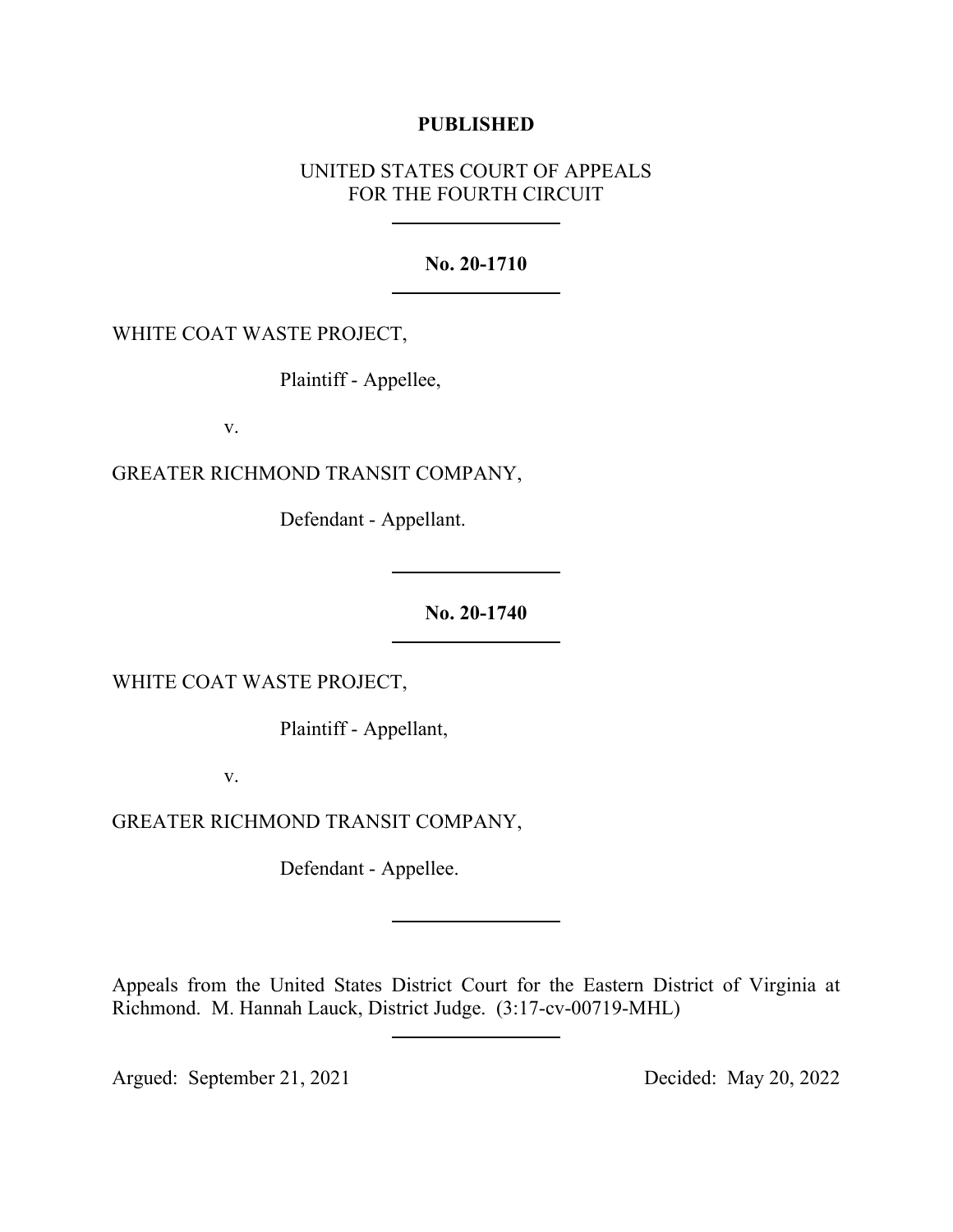Before GREGORY, Chief Judge, and NIEMEYER and RICHARDSON, Circuit Judges.

Affirmed in part, reversed in part, and remanded with instructions by published opinion. Judge Richardson wrote the opinion, in which Chief Judge Gregory and Judge Niemeyer joined.

Richard Earl Hill, Jr., OFFICE OF THE CITY ATTORNEY – RICHMOND, Richmond, Virginia, for Appellant/Cross-Appellee. Matthew Daniel Strugar, LAW OFFICE OF MATTHEW STRUGAR, Los Angeles, California, for Appellee/Cross-Appellant.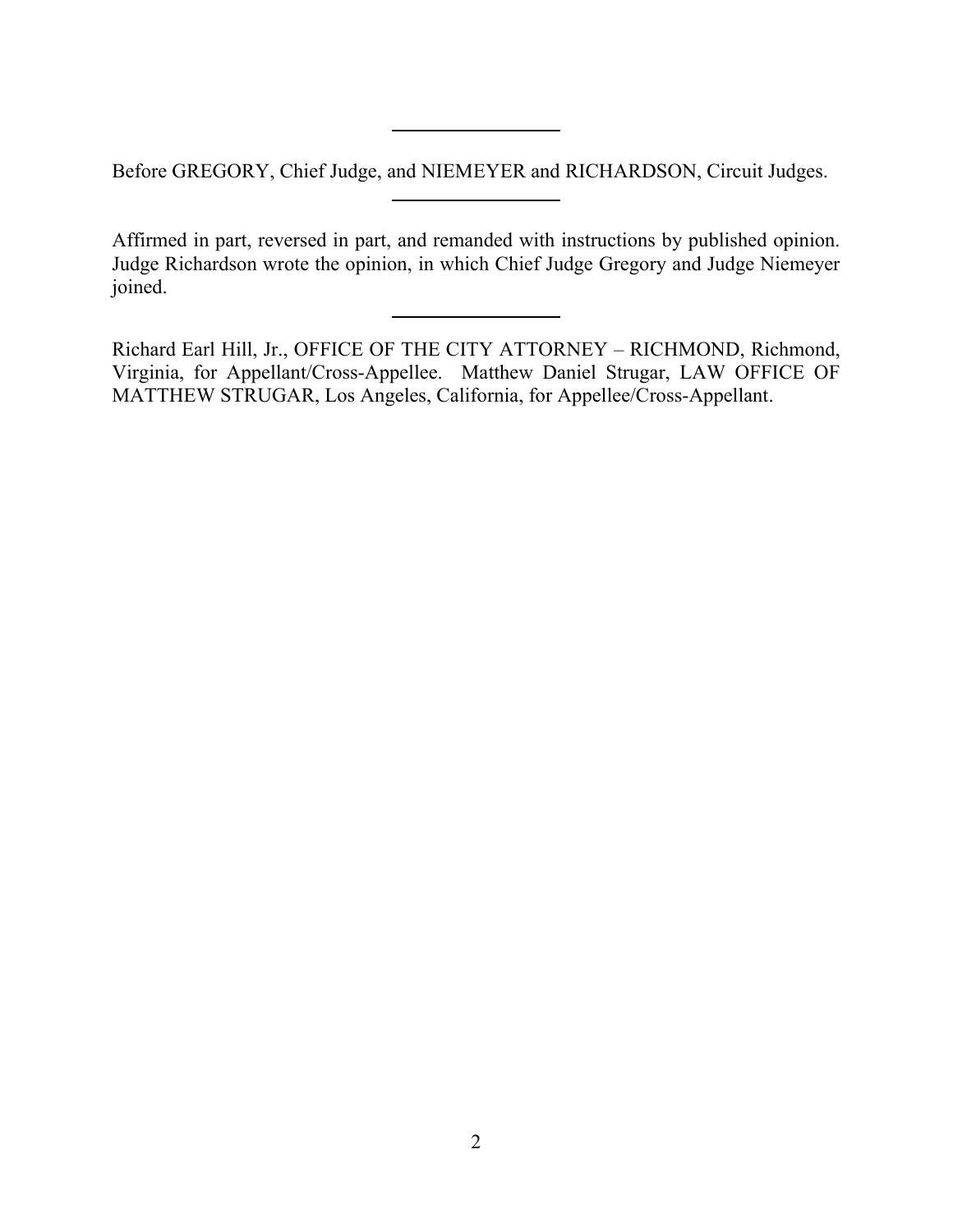RICHARDSON, Circuit Judge:

When White Coat Waste Project tried to run an advertisement denouncing animal experimentation with the Greater Richmond Transit Company, the ad was denied for being impermissibly "political." So White Coat sued, challenging that denial as a violation of its First Amendment rights. Richmond Transit responds that, as a private company, it is not bound by the First Amendment, and even if it were, its policy passes constitutional muster because it only restrains speech in a nonpublic forum. The district court disagreed on both counts, concluding that Richmond Transit is a state actor subject to constitutional constraints and that its policy violates the First Amendment right to free speech. But the district court granted White Coat only partial summary judgment, holding that it could not provide the facial relief White Coat sought because public-transit political-advertising bans can sometimes accord with the Constitution. *See Lehman v. City of Shaker Heights*, 418 U.S. 298, 303–04 (1974) (plurality opinion).

We conclude that the district court correctly identified Richmond Transit as a state actor. *See Lebron v. Nat'l R.R. Passenger Corp.*, 513 U.S. 374, 400 (1995). And we hold that Richmond Transit's policy is not "capable of reasoned application" and is therefore unconstitutionally unreasonable. *See Minn. Voters All. v. Mansky*, 138 S. Ct. 1876, 1892 (2018). Finally, we hold that the district court erred in denying facial relief. Even if another public-transit political-advertising ban may be constitutional, *this* ban is incapable of reasoned, constitutional application in all circumstances. So it is facially unconstitutional and warrants facial relief.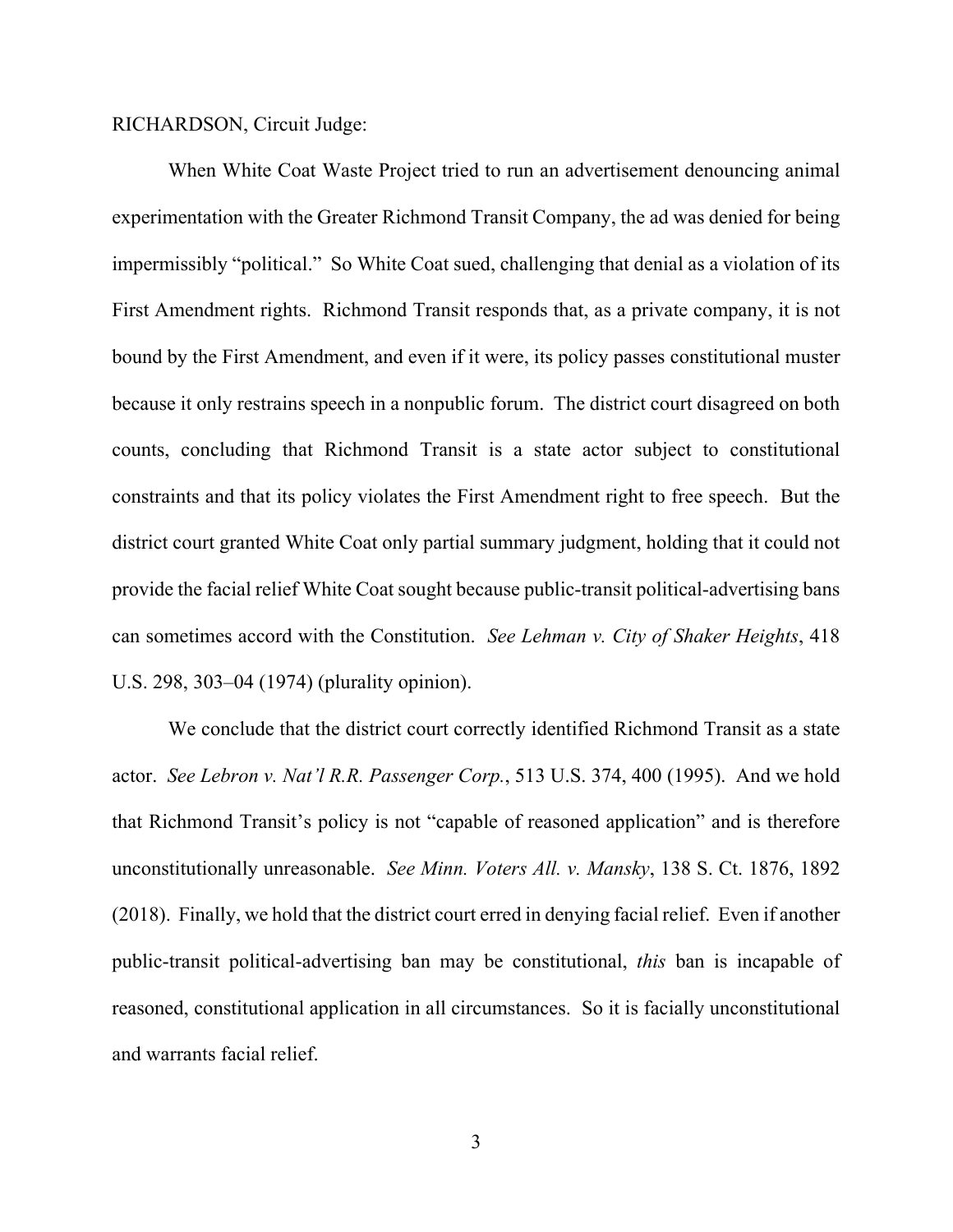### **I. Background**

Richmond Transit operates a public transit system in Richmond and the surrounding areas. The corporation was formed in 1973, when Virginia amended Richmond's charter to enable it to "acquire, operate, lease, or otherwise provide for the operation of a public transportation system . . . both within and outside the City of Richmond." Act of March 15, 1973, ch. 348, 1973 Va. Acts 472, 476. The City then enacted a resolution authorizing a slate of incorporators "to form a stock corporation known as 'Greater Richmond Transit Company' . . . for the purpose of providing mass transportation service as a public service corporation," and empowering the city attorney "to do all other necessary things to bring such corporation into being." Council Res. 73-R44-45, 1973 Council (Richmond, Va. 1973) (saved as ECF opinion attachment). The slate of incorporators then incorporated Richmond Transit under the general corporate law of Virginia. Richmond Transit acquired the assets of the flagging Virginia Transit Company and has operated as Richmond's conveyor of public transit ever since. At first, Richmond retained all shares of the corporation and the authority to appoint all six members of the Board of Directors, but later it granted half of its ownership and three seats on the Board to nearby Chesterfield County.

Like many transit companies, Richmond Transit derives revenue from selling advertising space on its buses. Advertisers must comply with Richmond Transit's advertising policy, which prohibits, for example, alcohol and tobacco advertisements, advertisements for pornography, advertisements containing vulgarity, and (most relevant here) "[a]ll political ads." J.A. 159 (2013 advertising policy); J.A. 156 (2018 advertising policy). Richmond Transit's policy declares its "intent not to allow any of its transit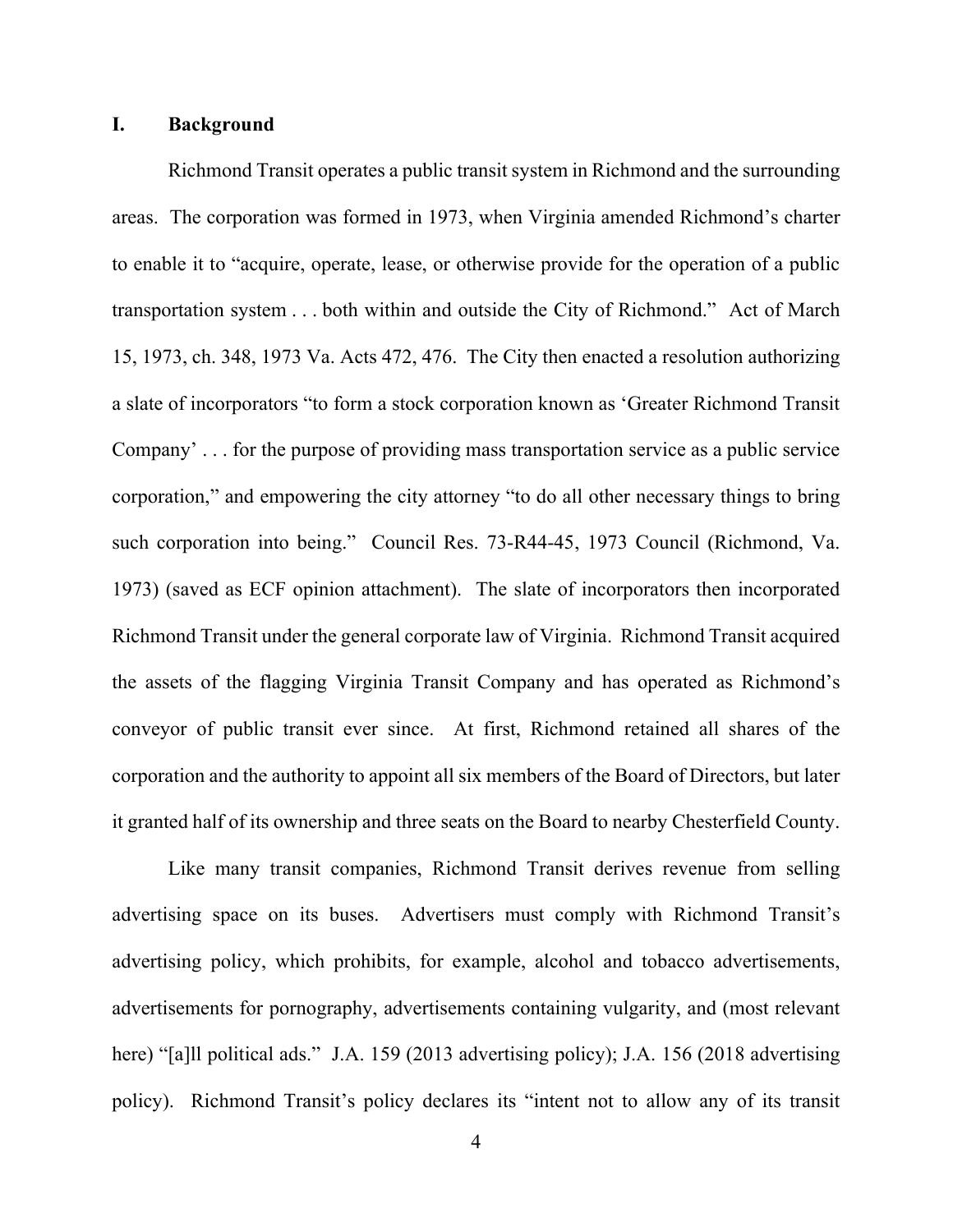vehicles or property to become a public forum for dissemination, debate, or discussion of public issues." J.A. 156, 159. But the policy fails to define what could constitute "political ads" or "public issues."

Richmond Transit generally uses an outside contractor to sell its advertising space. If that contractor believes an ad may violate the advertising policy, it must submit the ad to Richmond Transit for review. Those submissions go to the Director of Communications, Carrie Rose Pace. According to Pace, an advertisement will be rejected as political if it is "not viewpoint neutral"—i.e., any ad "expressing a viewpoint and only that viewpoint." J.A. 231. And any advertisement from what it calls a "political action group"—i.e., any group that "engage[s] in a specific targeted policy advocacy that would be related to their one side of the political issue"—is prohibited. J.A. 263. To determine whether a group is a political action group, Pace may review the organization's website.

Implementing the political-ad policy has required making some difficult decisions. Richmond Transit has run advertisements for the vice-presidential debate, a freeexpression exhibit at an art museum, and an anti-dog-fighting nonprofit asking readers to spay and neuter their dogs. It rejected an advertisement from the Physicians Committee for Responsible Medicine encouraging local hospitals to "go #FastFoodFree!" and readers to "EAT MORE CHICKPEAS!," and another from a hospital association advocating for increased government healthcare funding. J.A. 294–95, 302–04, 381.

White Coat is a nonprofit seeking to end taxpayer-funded animal experimentation. It sought to run an ad on Richmond Transit's buses targeting the local McGuire Veterans Affairs Medical Center. The advertisement features three dogs peering out of what appear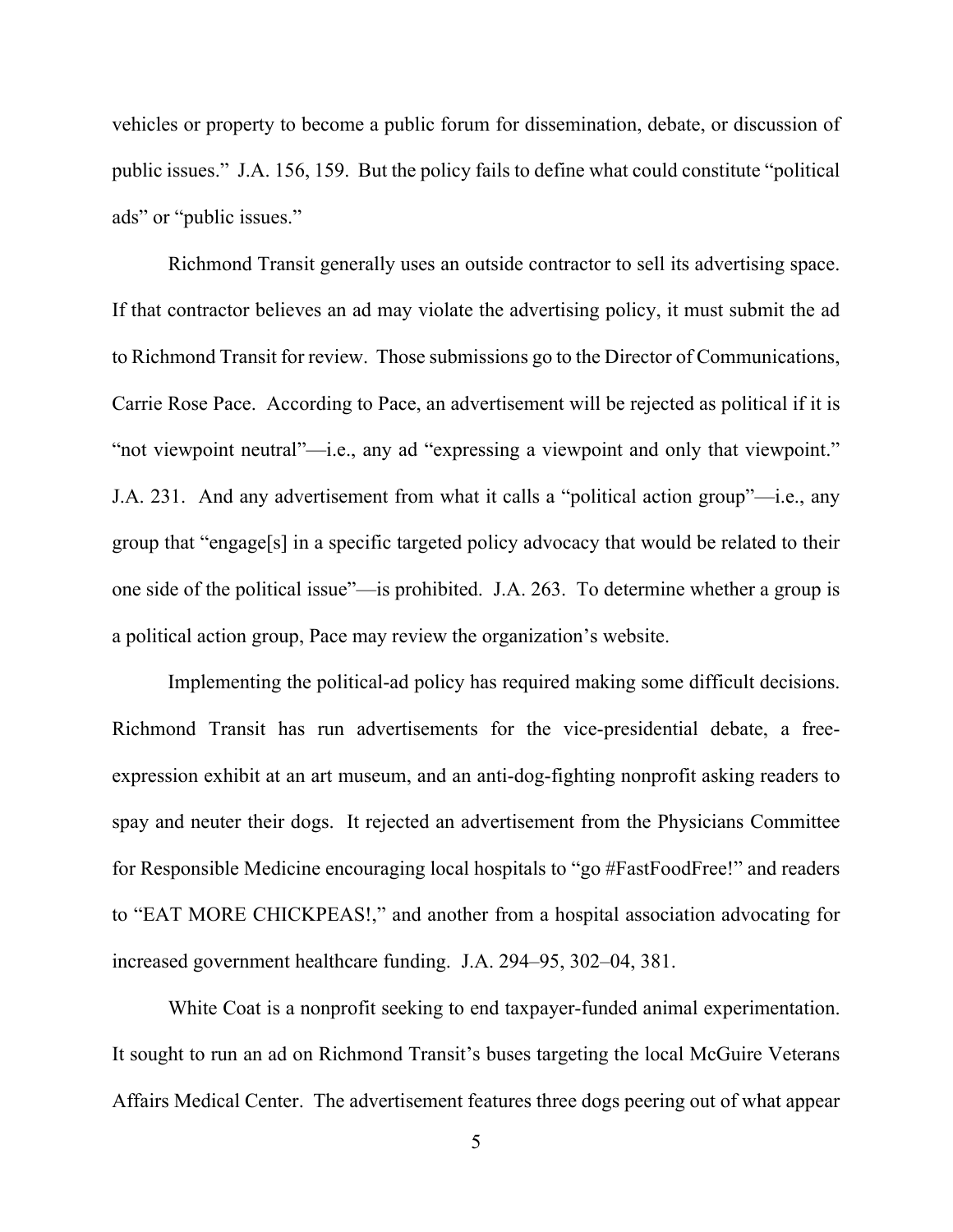to be prison bars, along with the text: "Prisoners of Waste—McGuire VAMC: Stop Taxpayer-Funded Dog Experiments!" J.A. 388. In small print in the bottom-left corner, the advertisement states: "White Coat Waste Project." J.A. 388. Pace reviewed White Coat's website and determined that White Coat was a political action group, so she rejected the advertisement. Richmond Transit informed White Coat that if it partnered with the local government, it might be able to run the ad as a "public service advertisement." J.A. 411.

White Coat instead sued Richmond Transit under 42 U.S.C. § 1983, asserting that Richmond Transit's prohibition on political advertising infringes their freedom of speech under the First Amendment.<sup>[1](#page-5-0)</sup> The Complaint sought  $(1)$  a declaratory judgment that the political-advertising ban was unconstitutional, both facially and as applied to White Coat; (2) an injunction requiring Richmond Transit to accept White Coat's advertisement on terms no less favorable than those given to other advertisers; and (3) an injunction barring enforcement of the political-advertisement prohibition.

Following discovery, the district court granted partial summary judgment to White Coat. First, the court held that Richmond Transit could be sued under § 1983 as it acted under the color of state law in rejecting White Coat's advertising. Then the court held that the policy was unconstitutional as applied to White Coat under the First Amendment and enjoined Richmond Transit from applying the prohibition to White Coat. But the court

<span id="page-5-0"></span><sup>&</sup>lt;sup>1</sup> White Coat also argued the ban is unconstitutionally vague under the Fourteenth Amendment. But we need not address that separate ground for relief considering our First Amendment holding.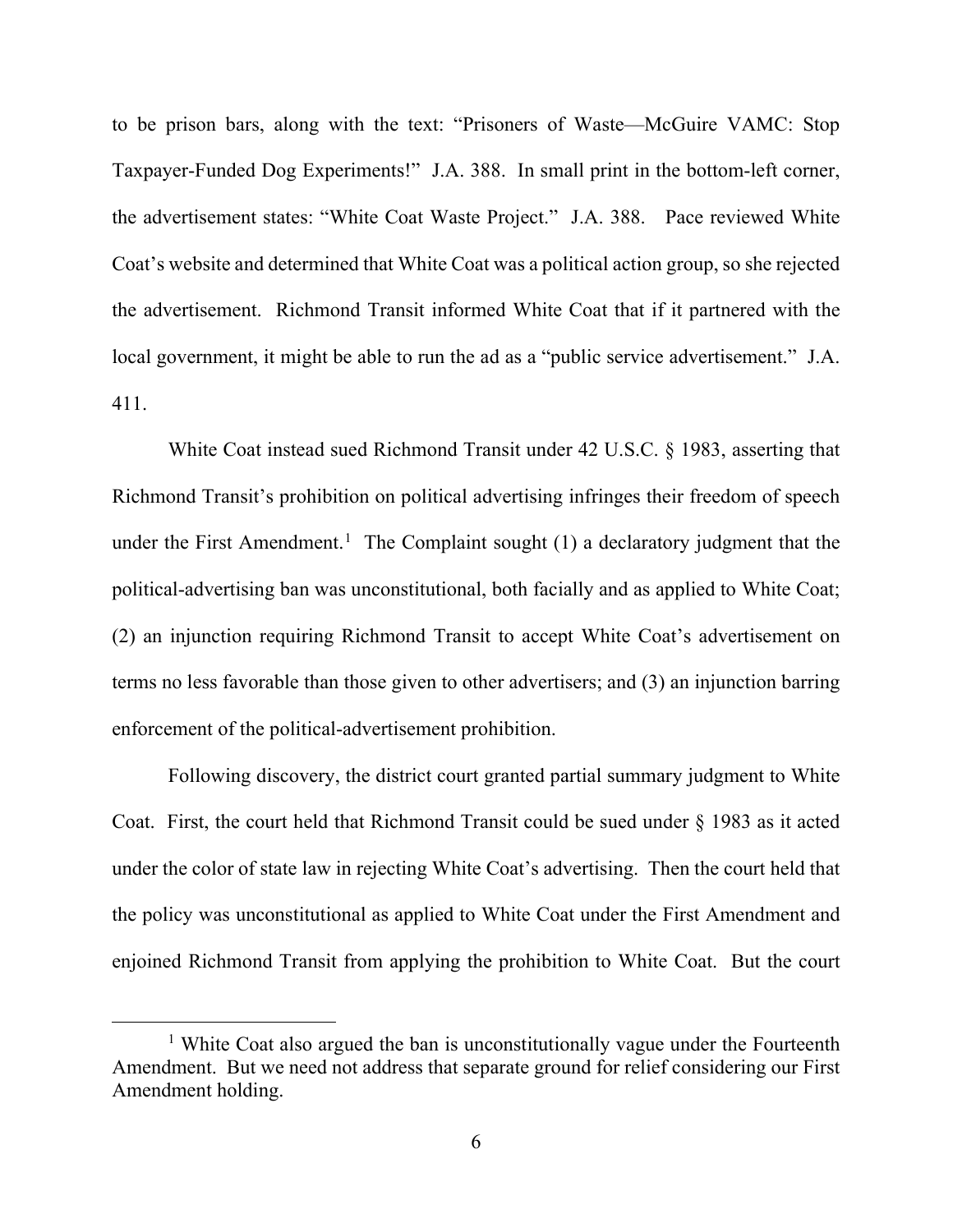rejected the facial challenge, granting partial summary judgment to Richmond Transit on that claim. *White Coat Waste Project v. Greater Richmond Transit Co.*, 463 F. Supp. 3d 661, 713 (E.D. Va. 2020). The parties cross-appealed. We have jurisdiction over the district court's final judgment. *See* 28 U.S.C. § 1291.[2](#page-6-0)

## **II. Discussion**

We begin with the state-action issue and hold that Richmond Transit is a state actor operating "under color of state law." *See West v. Atkins*, 487 U.S. 42, 48 (1988). Richmond Transit is therefore subject to suit under §1983. We then hold that its political-ad ban violates the First Amendment.

## **A. State Action and Color of State Law**

Like many constitutional provisions, "the Free Speech Clause prohibits only *governmental* abridgment of speech," not "*private* abridgement of speech." *Manhattan Cmty. Access Corp. v. Halleck*, 139 S. Ct. 1921, 1928 (2019). So courts must ensure "that constitutional standards" such as the First Amendment are only enforced "when it can be

<span id="page-6-0"></span><sup>&</sup>lt;sup>2</sup> "When faced with cross-motions for summary judgment, we consider 'each motion separately on its own merits to determine whether either of the parties deserves judgment as a matter of law.'" *Bacon v. City of Richmond*, 475 F.3d 633, 637–38 (4th Cir. 2007) (quoting *Rossignol v. Voorhaar*, 316 F.3d 516, 523 (4th Cir. 2003)). "We review the district court's grant of summary judgment *de novo*, applying the same legal standards as the district court and viewing the facts and inferences drawn from the facts in the light most favorable to . . . the nonmoving party." *Evans v. Techs. Applications & Serv. Co.*, 80 F.3d 954, 958 (4th Cir. 1996). And we apply the same de novo standard when reviewing the district court's denial of summary judgment. *Cannon v. Vill. of Bald Head Island*, 891 F.3d 489, 497 (4th Cir. 2018). "Summary judgment is appropriate only when 'there is no genuine issue as to any material fact and the moving party is entitled to a judgment as a matter of law.'" *Evans*, 80 F.3d at 958.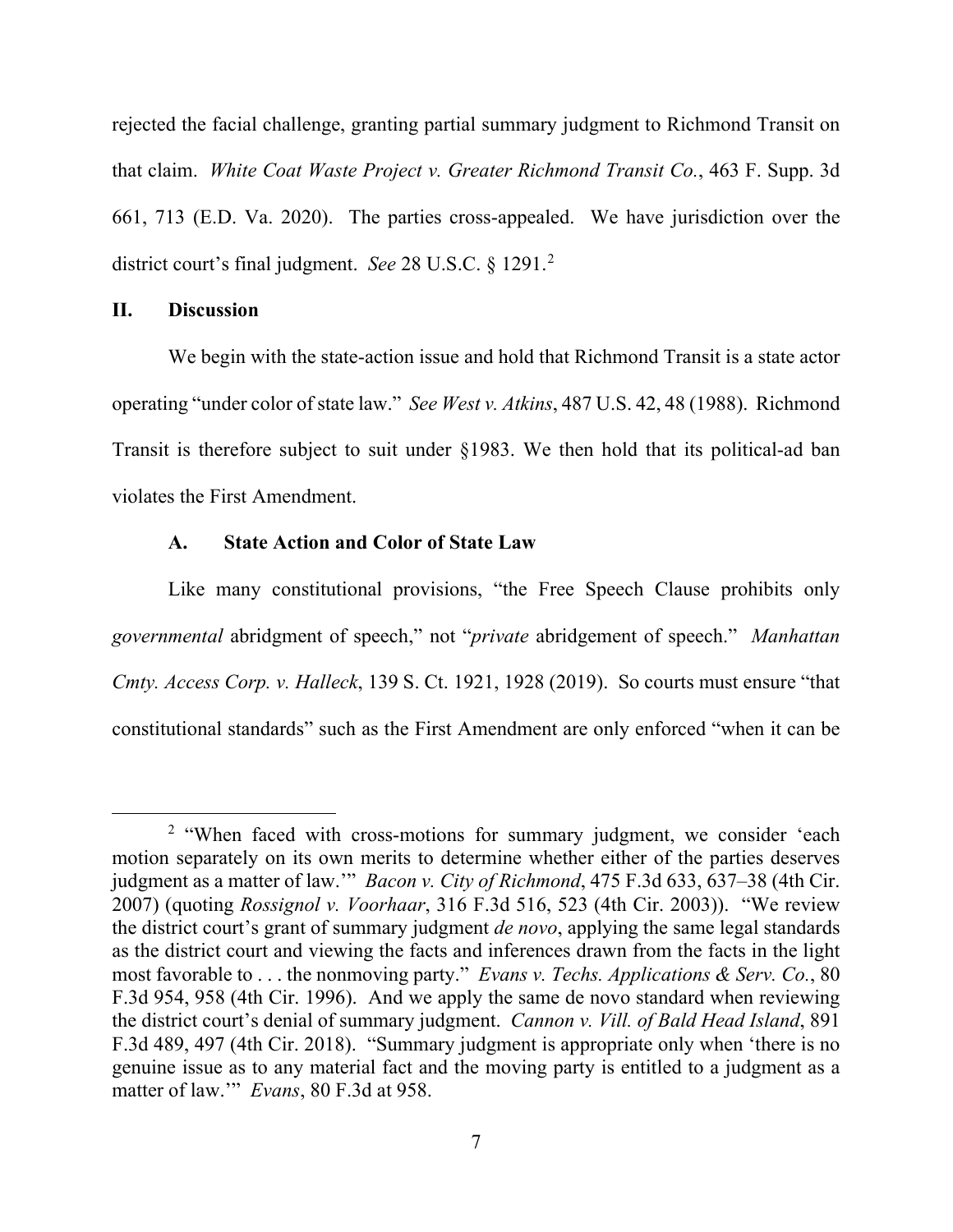said that the State is responsible for the specific conduct of which the plaintiff complains"—a requirement known as "state action." *Brentwood Acad. v. Tenn. Secondary Sch. Athletic Ass'n*, 531 U.S. 288, 295 (2001) (emphasis omitted) (quoting *Blum v. Yaretsky*, 457 U.S. 991, 1004 (1982)). Alongside the constitutional state-action limitation, § 1983 contains a distinct color-of-law requirement. *See West*, 487 U.S. at 48. The statute applies, by its terms, only to a "person who, under color of any statute, ordinance, regulation, custom, or usage, of any State or Territory" deprives a person of a constitutional or statutory right, privilege, or immunity. 42 U.S.C. § 1983. A person, which includes a corporation, acts "under color of" state law when they exercise "power 'possessed by virtue of state law and made possible only because the wrongdoer is clothed with the authority of state law.'" *West*, 487 U.S. at 49 (quoting *United States v. Classic*, 313 U.S. 299, 326  $(1941)$ ).

While the constitutional state-action and statutory color-of-law requirements are technically distinct, courts treat them "as the same thing." *United States v. Price*, 383 U.S. 787, 794 n.7 (1966).<sup>[3](#page-7-0)</sup> "The ultimate issue in determining whether a person is subject to suit under § 1983 is the same question" as the state-action inquiry: "is the alleged infringement of federal rights 'fairly attributable to the State?'" *Rendell-Baker v. Kohn*,

<span id="page-7-0"></span> $3$  The Supreme Court has reserved the possibility that there may be some set of cases in which the color-of-law requirement is satisfied even where the state-action requirement is not. *Lugar v. Edmondson Oil Co.*, 457 U.S. 922, 935 n.18 (1982). And § 1983 only covers actions under the color of *state* law. But because both requirements must be satisfied when challenging a state's conduct under the First Amendment, it is adequate to find that the stricter state-action requirement is satisfied. *See Rendell-Baker v. Kohn*, 457 U.S. 830, 838 (1982).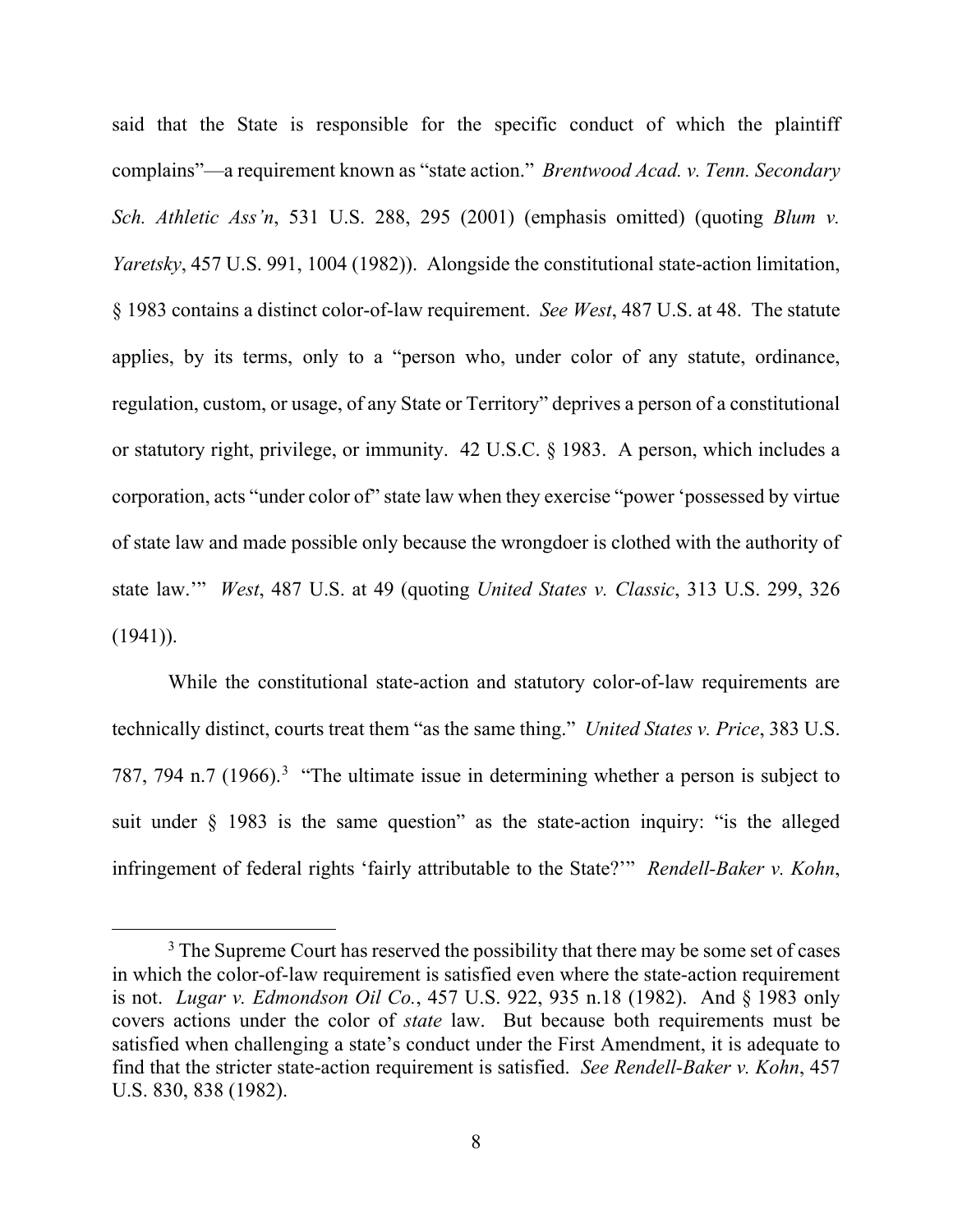457 U.S. 830, 838 (1982). Often, that means asking whether there is a "close nexus" between the government and the conduct being challenged. *See Brentwood Acad.*, 531 U.S. at 295 (quoting *Jackson v. Metro. Edison Co.*, 419 U.S. 345, 351 (1974)). But this appeal presents a more basic question: What is the government?

Often, the answer is clear. The army is the government. *See Goldman v. Weinberger*, 475 U.S. 503, 507 (1986). So is a municipal zoning board. *See Vill. of Euclid v. Ambler Realty Co.*, 272 U.S. 365, 389 (1926). And usually, private corporations are not the government. *See Burton v. Wilmington Parking Auth.*, 365 U.S. 715, 721–22 (1961); *cf. Trs. of Dartmouth Coll. v. Woodward*, 17 U.S. (4 Wheat.) 518, 636–37 (1819) (Marshall, C.J.) ("But this [corporate] being does not share in the civil government of the country, unless that be the purpose for which it was created. . . . It is no more a State instrument, than a natural person exercising the same powers would be."). Usually, but not always.

In *Lebron*, the Supreme Court noted a special class of corporate entities, "Government-created and -controlled corporations," that are part of the government despite their ostensibly private character. 513 U.S. at 397. The Court there confronted a similar case to our own: The National Railroad Passenger Corporation, commonly known as Amtrak, refused to display a political advertisement, which prompted a First Amendment challenge. *Id.* at 376–77. Amtrak argued that it was a corporation, not a government entity, so it was not bound by the First Amendment. *Id.* at 392.

The Supreme Court disagreed, holding Amtrak was a government entity. *Id.* at 400. The government is afforded administrative flexibility to achieve its ends, but organizational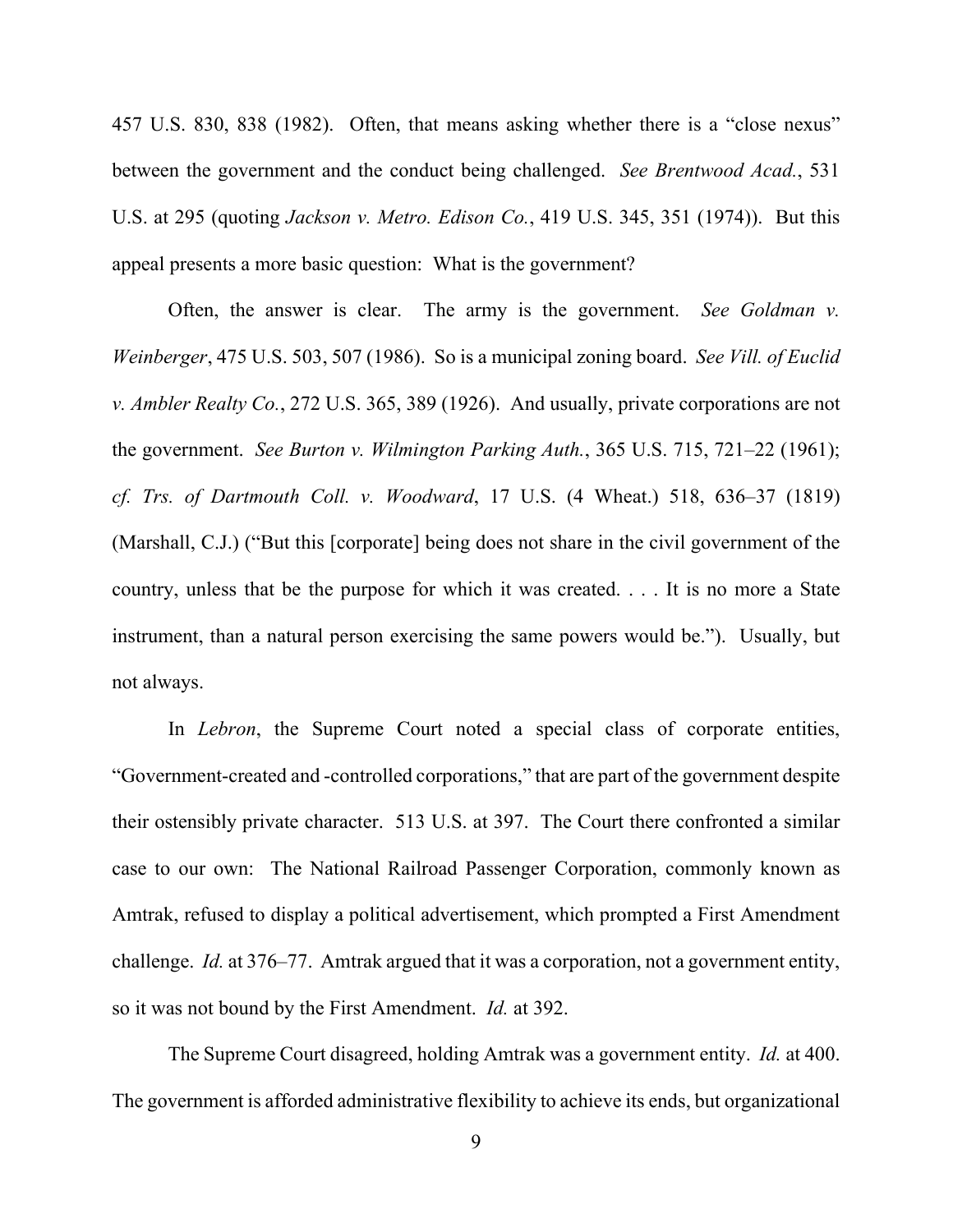creativity cannot release it from its constitutional mandates: "It surely cannot be that government, state or federal, is able to evade the most solemn obligations imposed in the Constitution by simply resorting to the corporate form. On that thesis, *Plessy v. Ferguson* can be resurrected by the simple device of having the State of Louisiana operate segregated trains through a state-owned Amtrak." *Id.* at 397 (citation omitted). Instead, the Court held that where "the Government creates a corporation by special law, for the furtherance of governmental objectives, and retains for itself permanent authority to appoint a majority of the directors of that corporation, the corporation is part of the Government for purposes of the First Amendment." *Id.* at 400.

So *Lebron* establishes that a corporation is "Government-created and -controlled" and part of the government for purposes of the First Amendment where: (1) creation of the corporation occurred by "special law"; (2) creation was "for the furtherance of governmental objectives"; and (3) retention by the government of "permanent authority to appoint a majority of the directors of that corporation." *Id.* at 397, [4](#page-9-0)00.<sup>4</sup> Richmond Transit satisfies all three elements.<sup>[5](#page-9-1)</sup>

<span id="page-9-0"></span><sup>4</sup> Note that the *Lebron* test differs from those state-action theories that focus on whether a particular *action* of a private actor is "fairly attributable to the State." *Rendell-Baker*, 457 U.S. at 838. A government-created and -controlled corporation is part of the government itself and is a state actor for all purposes, just like any other government entity.

<span id="page-9-1"></span><sup>5</sup> White Coat urges that *Lebron*'s three prongs are merely one way that a corporation might be government-created and -controlled, and so *Lebron* does not require each to be satisfied in all cases. *See Horvath v. Westport Libr. Ass'n*, 362 F.3d 147, 153–54 (2d Cir. 2004) (*Lebron* satisfied where exactly half of the corporation's board was governmentappointed); *but see Richardson v. Hartford Pub. Libr.*, 969 F. Supp. 2d 237, 244 (D. Conn. 2013) (*Lebron* and *Horvath* not satisfied where five of seventeen board members were (Continued)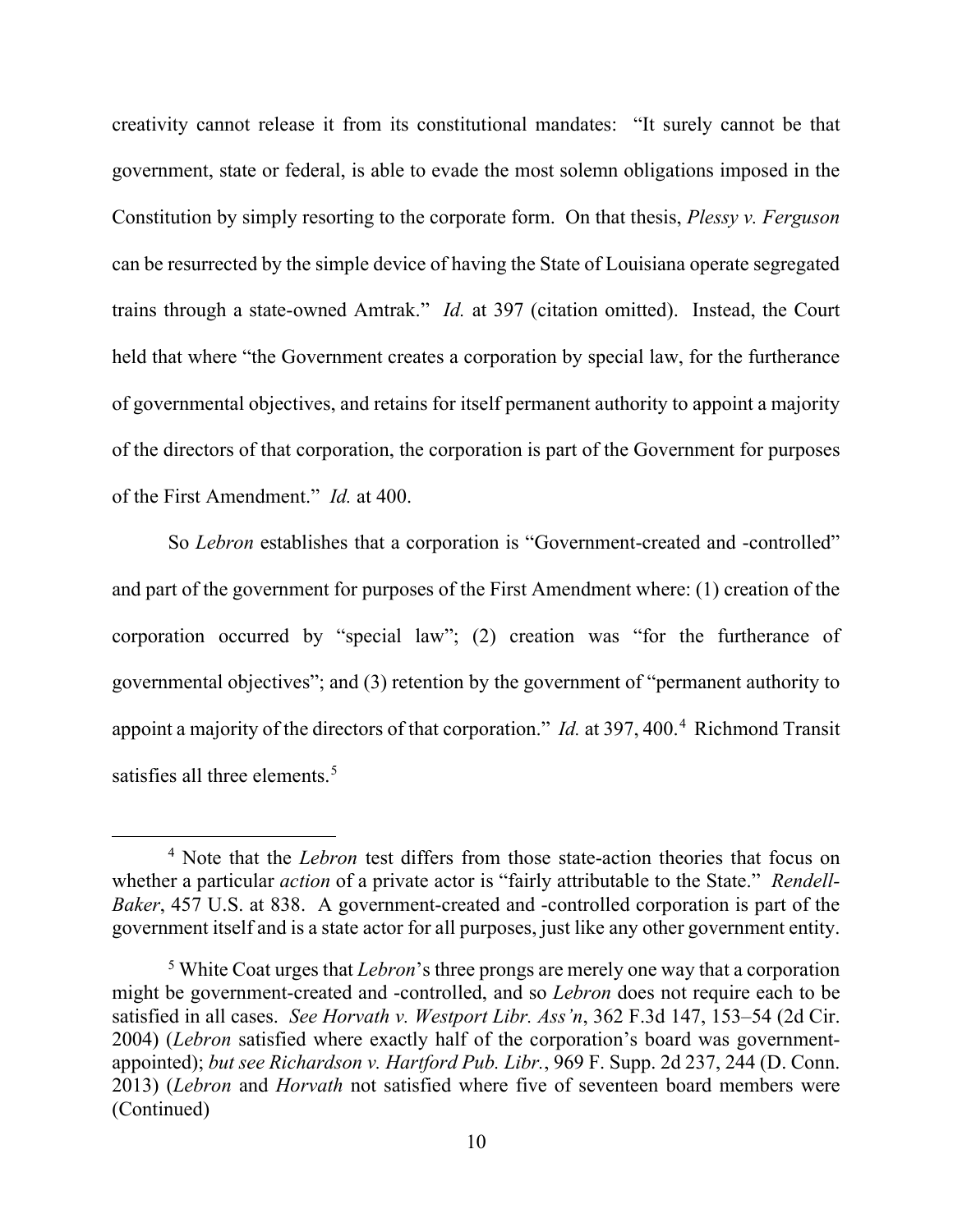#### **1. Creation by Special Law**

To understand what constitutes creating a corporation by "special law," we turn first to *Lebron*. Amtrak's creation was authorized by the Rail Passenger Service Act of 1970, Pub. L. 91-518, 84 Stat. 1327 (repealed 1994). *Lebron*, 513 U.S. at 384.[6](#page-10-0) The Act did not incorporate Amtrak under a federal charter, but merely authorized the executive branch to file the articles of incorporation. Rail Passenger Service Act, § 301–02, 84 Stat. at 1330. The executive branch exercised the Act's authority by appointing agents, who then formed Amtrak under the general corporate law of the District of Columbia. *Lebron*, 513 U.S. at 385. The Supreme Court determined that this Act was a "special law." *See id.* at 399 ("[W]here, *as here*, the Government creates a corporation by special law . . . ." (emphasis added)). Thus, the "special law" prong is satisfied when a law authorizes the incorporation of a particular entity, including when a law does not explicitly create the corporation but authorizes the government to form the corporation later. This is true even when that authority is used to create the entity under the general corporate law of a state. Such a

government-appointed). Because all three prongs are satisfied here, we need not reach this issue.

<span id="page-10-0"></span><sup>&</sup>lt;sup>6</sup> Though now repealed, the relevant statutory provisions at the time stated: "There" is authorized to be created a National Railroad Passenger Corporation. The Corporation shall be a for profit corporation, the purpose of which shall be to provide intercity rail passenger service, employing innovative operating and marketing concepts so as to fully develop the potential of modern rail service in meeting the Nation's intercity passenger transportation requirements." Rail Passenger Service Act, § 301, 84 Stat. at 1330. It also stated that "[t]he President of the United States shall appoint not fewer than three incorporators," who "shall take whatever actions are necessary to establish the Corporation, including the filing of the articles of incorporation, as approved by the President." *Id.*  § 302, 84 Stat. at 1330.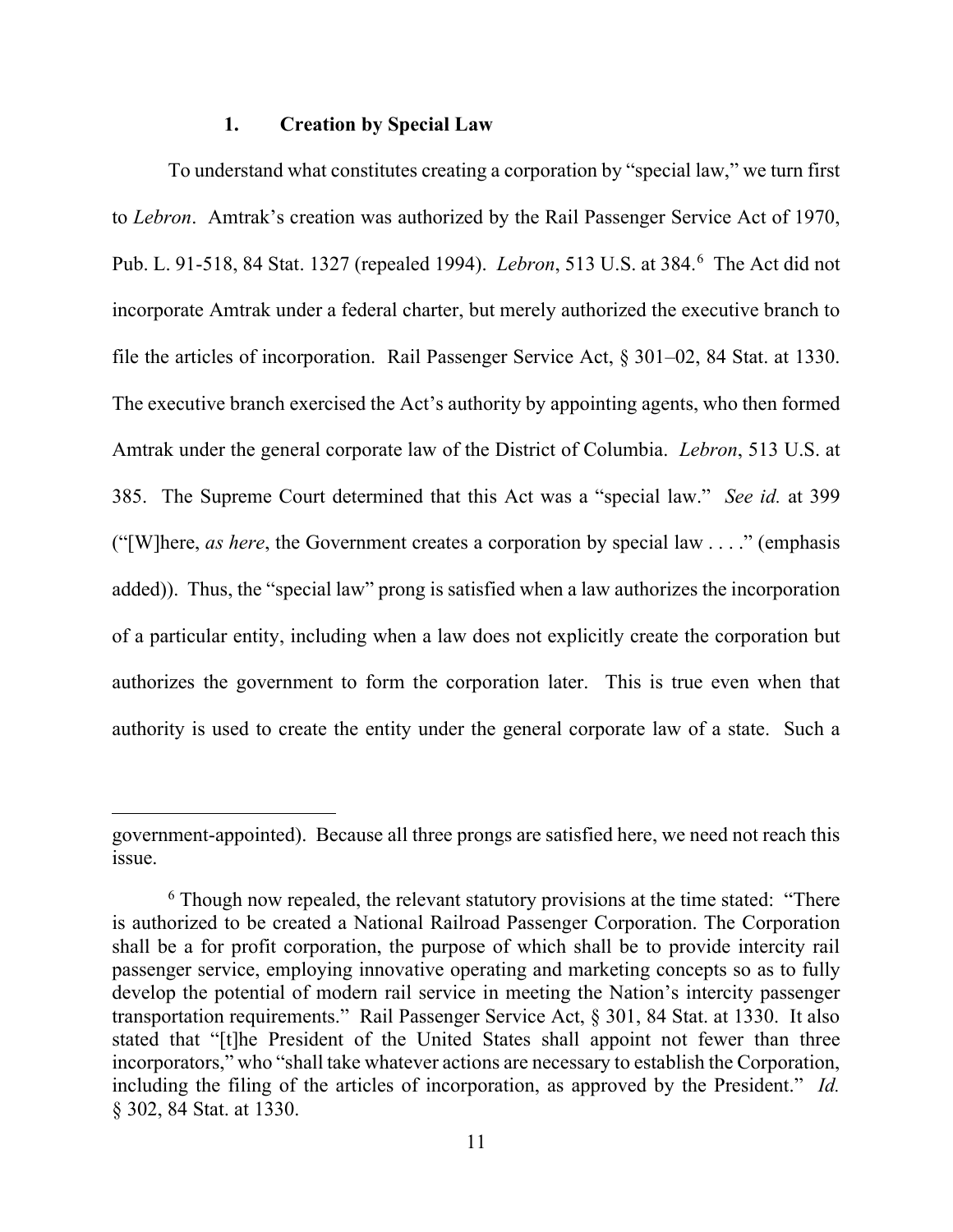corporation is in one sense a creature of general corporate law; but the government authorized it under a special law too, so it was created by "special law."

Despite *Lebron*, Richmond Transit argues that a "special law" must actually charter the corporation, directly bringing it into being. That would suffice. *See, e.g.*, *Hack v. President & Fellows of Yale Coll.*, 237 F.3d 81, 83–84 (2d Cir. 2000) (holding that Yale College's charter, recognized in Connecticut's constitution, was a "special law"), *abrogated on other grounds by Swierkiewicz v. Sorema N.A.*, 534 U.S. 506 (2002); *Hall v. Am. Nat'l Red Cross*, 86 F.3d 919, 921 (9th Cir. 1996) (holding that the Red Cross, reincorporated under a federal charter, was created by "special law"). But under *Lebron*, it is unnecessary.

Richmond Transit alternatively argues that a "special law" must lay out unique rules for the organization and functioning of the corporation. Because Richmond's resolution authorizing Richmond Transit's creation did not provide special rules—instead relying on the default rules of Virginia corporate law to dictate Richmond Transit's form—Richmond Transit submits that it was not a special law.

We reject that interpretation for two reasons. First, it would undermine the core principle of *Lebron*: that the government cannot evade the Constitution by resorting to a corporate form. *Lebron* focuses on substance, not the formal details of a corporation's structure—whether the government chose to structure the corporation under the default rules of general corporate law or to opt out and organize it differently. It cannot be that government can evade the most solemn obligations imposed in the Constitution by simply resorting to the corporate form prescribed by a state's general corporate law. *See Lebron*,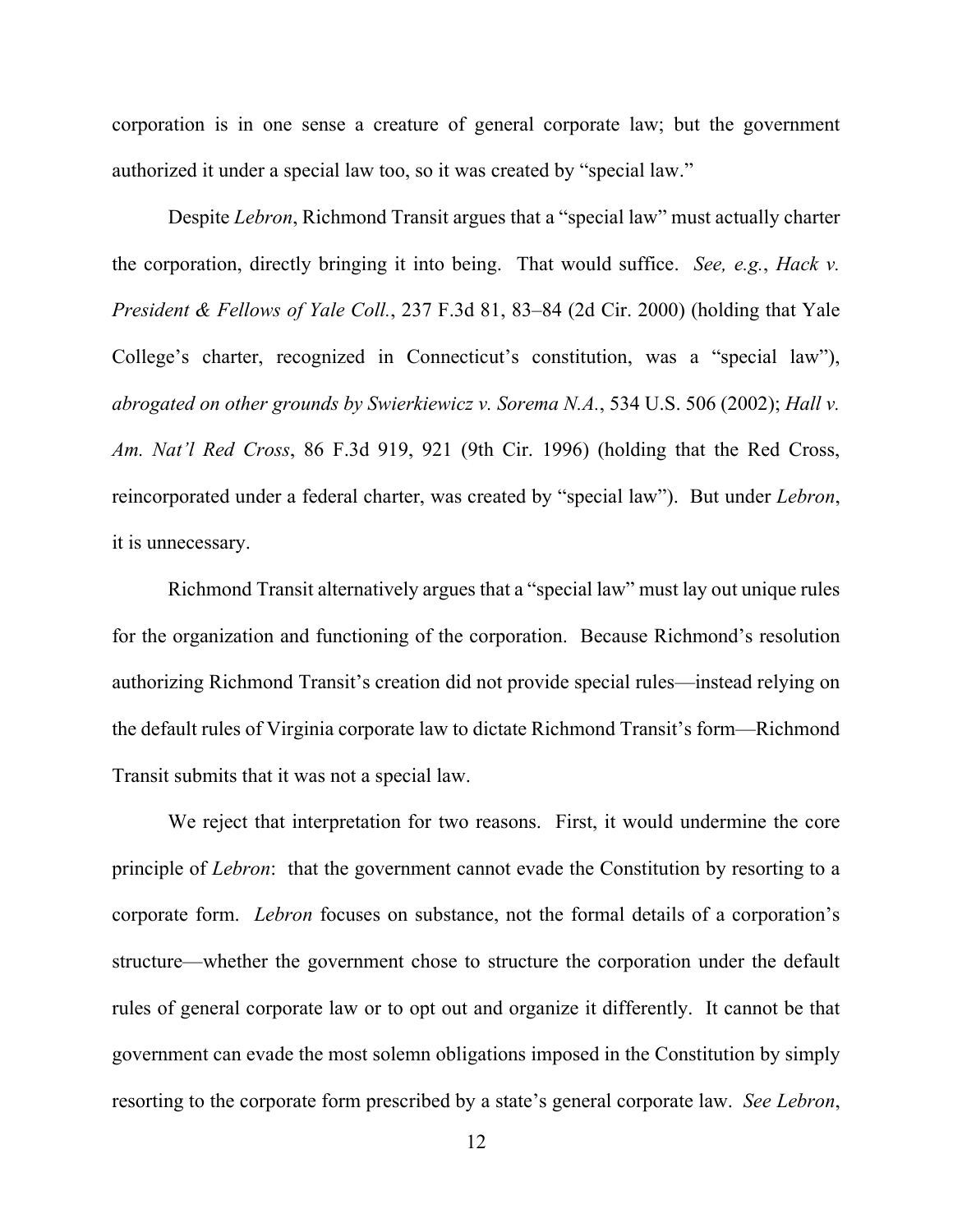513 U.S. at 397. Second, Richmond Transit's proposed interpretation of the phrase "special law"—a law providing detailed rules for the corporation—is inconsistent with the actual meaning of "special law." That a law is detailed, providing specific rules for the corporation, does not make it "special."[7](#page-12-0) A corporation created by such a law would be a "special" corporation (i.e., "of a distinct or particular kind or character"), since its structure would be unique from other corporations. But that does not mean that the *law creating it* would be "special."

Instead, we conclude that "created by special law" means something simpler than Richmond Transit suggests: The government must form the corporation under a particular legal grant of authority. In other words, the incorporation of the entity must be authorized by a law "having a specific or particular function" or "purpose," under which the corporation is formed. In that sense, "special" operates simply to clarify that *Lebron* does not apply to all corporations, even though almost all corporations are created by a state's general corporate law in a technical sense. *See* James D. Cox & Thomas Lee Hazen, Business Organizations Law § 1.2 (5th ed. 2020); *cf. Trs. of Dartmouth Coll.*, 17 U.S. (4 Wheat.) at 637 (noting that a corporation does not become "a part of the civil government

- 2. "pertaining or peculiar to a particular person, thing, instance, etc.; distinctive"
- 3. "having a specific or particular function, purpose, etc."
- 4. "distinguished from what is ordinary or usual"
- 5. "extraordinary; exceptional"
- 6. "particularly valued"

<span id="page-12-0"></span><sup>7</sup> According to *Random House Webster's College Dictionary* (2d rev. ed. 2000), "special" may mean:

<sup>1. &</sup>quot;of a distinct or particular kind or character"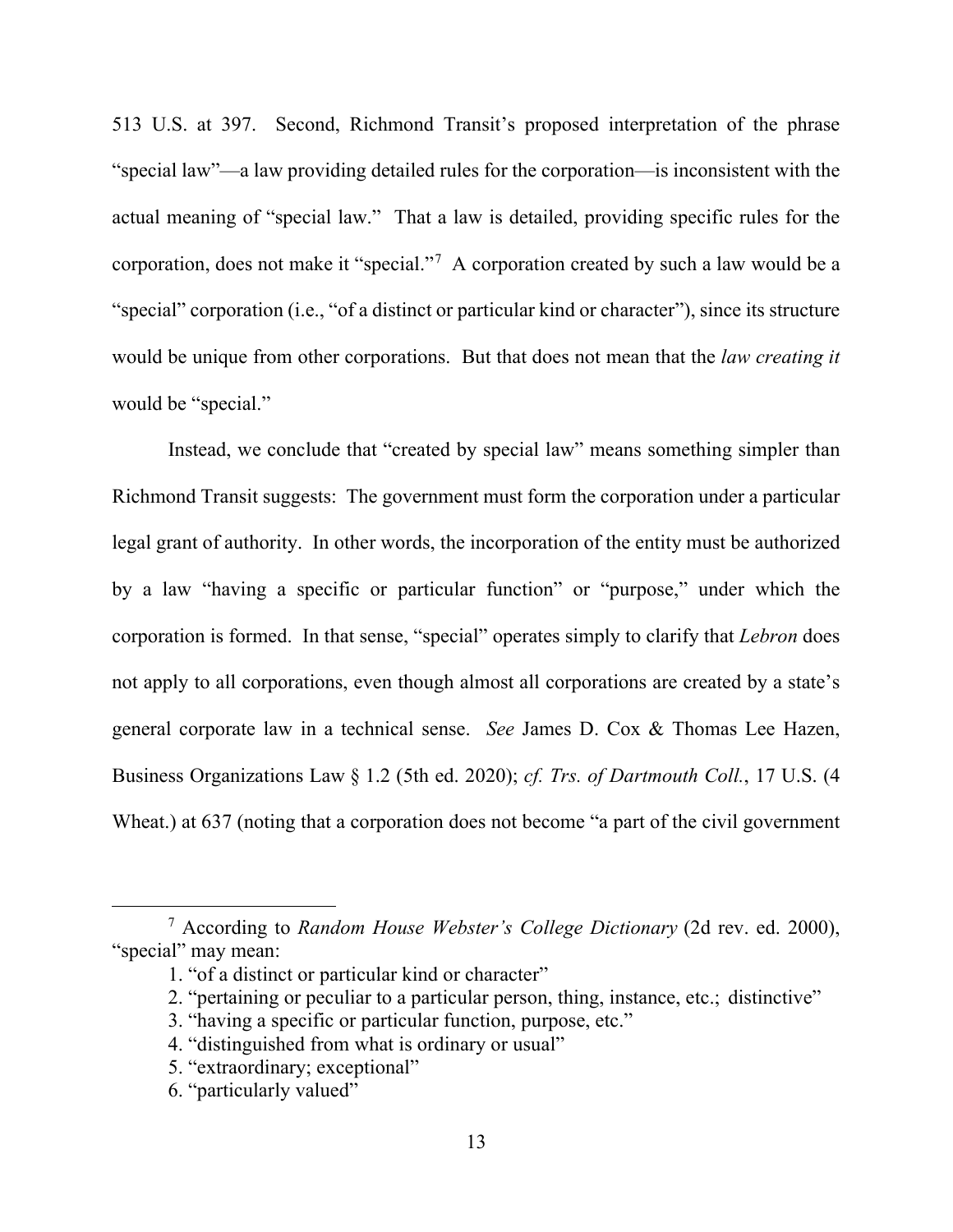of the country" merely "because its existence, its capabilities, its powers, are given by law"). Nor would it apply to a corporation formed by a government actor who is acting in a private capacity. Rather, the *Lebron* test is only satisfied where the government creates a corporation under specific legal authority.

Language in *Lebron* makes this clear. The Court describes government-created and -controlled corporations as those where the government "has *specifically created that corporation* for the furtherance of governmental objectives, and not merely holds some shares but controls the operation of the corporation through its appointees." 513 U.S. at 399 (emphasis added).[8](#page-13-0) Thus, the key is *specific government creation*. When a law authorizes government actors to incorporate entities for the government's purposes, and the actor forms a corporation under that authority, "the Government creates a corporation by special law." *Id.* at 400.

<span id="page-13-0"></span><sup>8</sup> *Kerpen v. Metropolitan Washington Airport Authority*, 907 F.3d 152 (4th Cir. 2018), presents a helpful counterexample where a law did not authorize formation of a corporation. *Kerpen* dealt with a litany of constitutional challenges to the Metropolitan Washington Airport Authority, a joint venture between the federal government and the governments of Virginia and the District of Columbia. *Id.* at 156–57. Because the plaintiff made challenges under Articles I and II of the Constitution, we needed to determine whether the Airport Authority was part of the *federal* government specifically. *Id.* at 158. Concluding that it was not, we noted that no "special law" existed because the federal statute about the Airport Authority did not authorize its formation. *Id.* at 159. Instead, the Airport Authority was created when Virginia and the District of Columbia passed reciprocal laws in 1985. *Id.* So when Congress enacted the Transfer Act, 49 U.S.C. § 49106, the next year—which authorized the Secretary of Transportation to lease the airports to the Airport Authority—it did not authorize the creation of the Airport Authority (which already existed), it "simply specified the minimum powers [the Airport Authority] must have in order to lease Dulles and National." *Id.* at 159 (citations omitted).So *federal*  law played no role in specifically authorizing the creation of the Airport Authority. *Id.*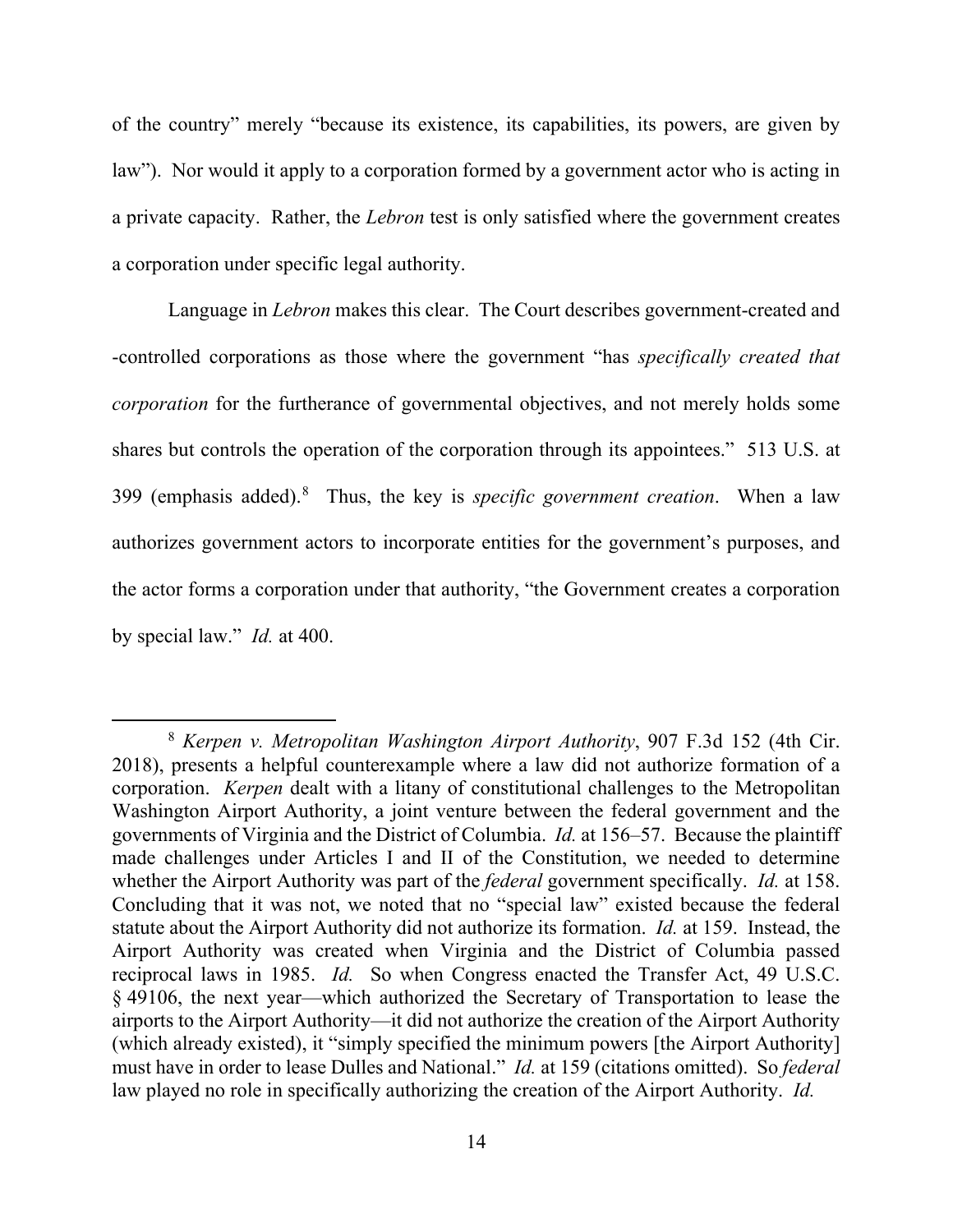Here, Virginia authorized Richmond to "acquire, operate, lease, or *otherwise provide for the operation of* a public transportation system." Act of March 15, 1973, ch. 348, 1973 Va. Acts at 476 (emphasis added). This empowered Richmond to incorporate a public-transit corporation, which it did by specifically creating Richmond Transit in its April 1973 resolution. That resolution expressly authorized a group of "incorporators" to create the "Greater Richmond Transit Company . . . for the purpose of providing mass transportation service as a public service corporation," and empowered Richmond's attorney to "do all other necessary things to bring such corporation into being." Richmond Council Res. 73-R44-45. When the incorporators acted to form Richmond Transit, they were doing so not as private citizens or as ministerial approvers of a private corporation, but as agents of the state, acting under Virginia's statutory grant of authority as delegated to them by Richmond. Richmond Transit therefore owes its existence to two "special laws" of the state<sup>[9](#page-14-0)</sup> that authorized its creation; that it relies on general Virginia corporate law for its internal structure is irrelevant.

Our conclusion today is not undermined by our decision in *Philips v. Pitt County Memorial Hospital*, 572 F.3d 176 (4th Cir. 2009). There we considered a hospital owned by the nonprofit corporation Pitt County Memorial Hospital, Inc. We said that the hospital corporation "was not created by special law" but "created in 1953, presumably at the instance of Pitt County, under the general nonprofit incorporation statutes of North

<span id="page-14-0"></span><sup>&</sup>lt;sup>9</sup> The legislative powers of Virginia municipalities derive from the Commonwealth. *See City of Richmond v. Confrere Club of Richmond, Va., Inc.*, 387 S.E.2d 471, 473 (Va. 1990).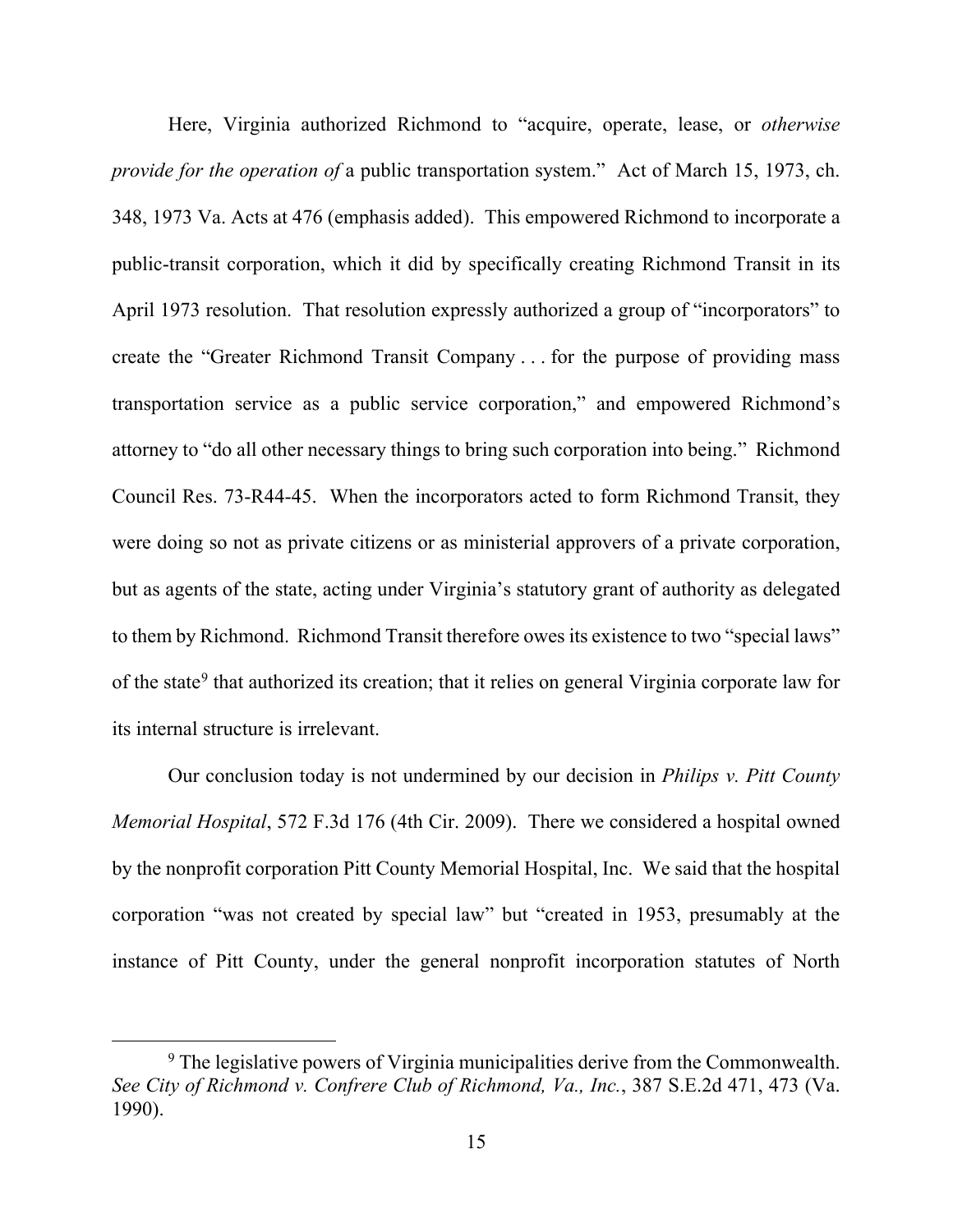Carolina." *Id.* at 186. It is not clear this was a holding: Philips apparently did not challenge the district court's ruling on the *Lebron* test. *See id.* (observing that the plaintiff "cites *Lebron* but once in his briefing, and he does not point us to any allegation in the complaint in satisfaction of the special law requirement"). But even if it were a holding, *Philips* is distinguishable from this case.

In *Philips*, we lacked evidence that Pitt County had expressly authorized the creation of the hospital corporation. Instead, we described the hospital corporation as having been "created in 1953, presumably at the instance of Pitt County, under the general nonprofit incorporation statutes of North Carolina." *Id.* First, as conveyed by the word "presumably," we were unsure of how much Pitt County was involved with the corporation's formation. And we presumed only that the hospital corporation was created "at the instance of" Pitt County (i.e., "at the urging or suggestion of" Pitt County, *Instance*, Random House Webster's College Dictionary (2d revised ed. 2000)), not by government designees acting under a law authorizing its formation.

In summary, Richmond Transit owes its existence to particularized laws authorizing Richmond to incorporate it. So it was created by "special law" under *Lebron*.

#### **2. Creation for the Furtherance of Governmental Objectives**

Having found Richmond Transit was created by "special law," we next ask if it was created to further governmental objectives. While some cases might present difficult questions of what counts as a "governmental objective," this case does not. Virginia's original statutory grant authorized Richmond to "provide for the operation of a public transportation system," Act of March 15, 1973, ch. 348, 1973 Va. Acts at 476, and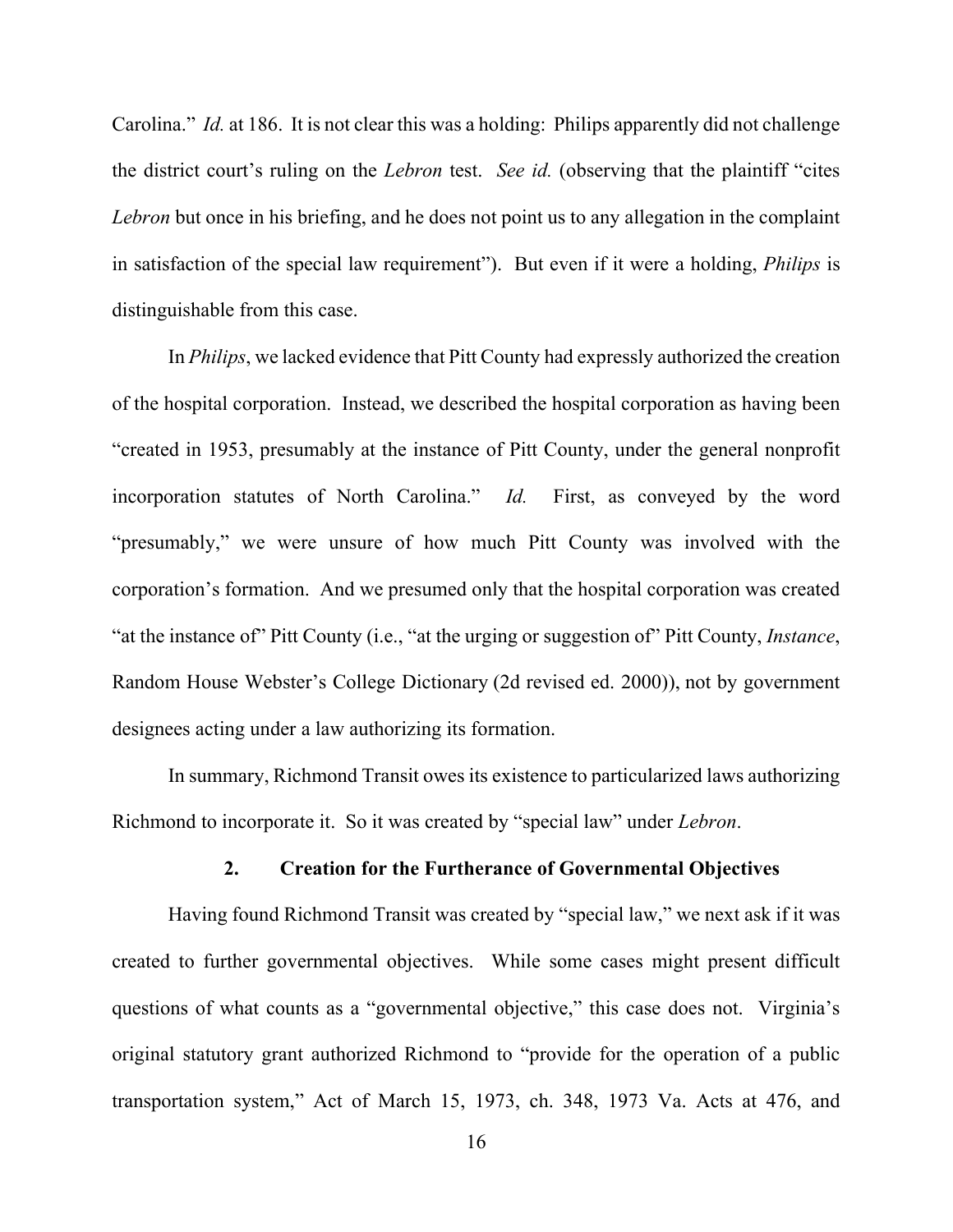Richmond's enacting resolution makes plain that "the corporation shall be organized for the purpose of providing mass transportation service as a public service corporation," Richmond Council Res. 73-R44-45. And we know from *Lebron* that public transportation is a governmental objective. *See* 513 U.S. at 383–84, 400. So Richmond Transit was created to further governmental objectives.<sup>[10](#page-16-0)</sup>

## **3. Government Appointment of Directors**

Richmond Transit also satisfies the final aspect of *Lebron*—that the government "retains for itself permanent authority to appoint a majority of the directors of that corporation." 513 U.S. at 400. The City of Richmond appoints half of Richmond Transit's board, with Chesterfield County appointing the other half. Thus, the government<sup>[11](#page-16-1)</sup> appoints all of Richmond Transit's board, and retains—through ownership of Richmond Transit's stock—the permanent authority to do so.

<span id="page-16-0"></span><sup>&</sup>lt;sup>10</sup> Note that *Lebron*'s "governmental objectives" inquiry is different from the "public function" state-action test, in which we ask whether there has been an "exercise by a private entity of powers traditionally exclusively reserved to the State." *Jackson*, 419 U.S. at 352. *Lebron*'s "governmental objectives" inquiry looks not to the function the entity performs, but the government's objective in creating it. And that objective need not be one exclusively charged to the government. Accordingly, many things that are not traditional and exclusive public functions under *Jackson*—such as higher education—may still be valid "governmental objectives" under *Lebron*. *See Hack*, 237 F.3d at 84 ("[H]igher education is a government objective (although not the exclusive province of government).").

<span id="page-16-1"></span><sup>&</sup>lt;sup>11</sup> Although two different local governments equally split the appointment power, both exercise the power of the Commonwealth of Virginia, *see Confrere Club of Richmond*, 387 S.E.2d at 473, and so are both "the government" for our purposes.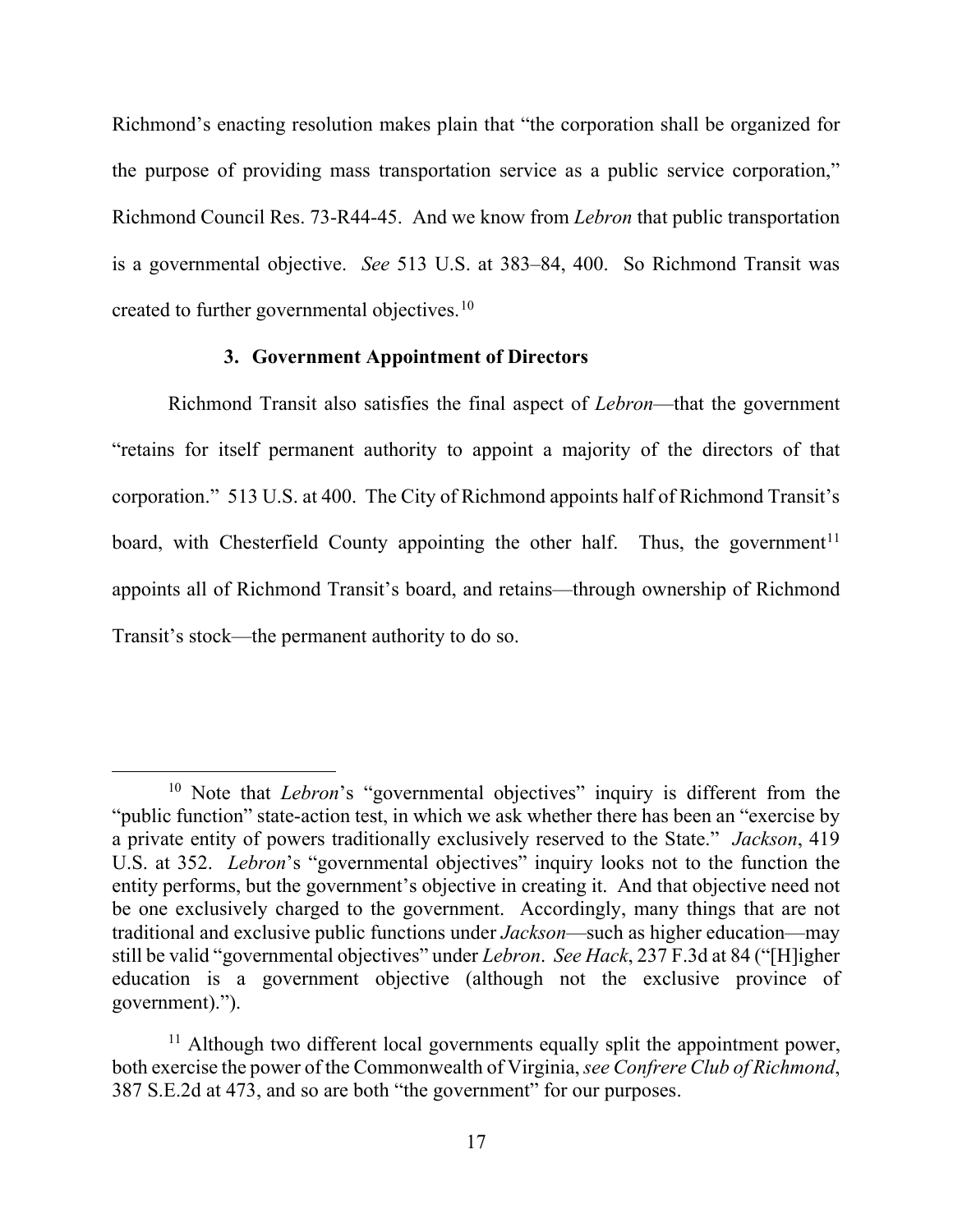Richmond Transit challenges this conclusion by claiming that the directors are not "policymakers," pointing to language from *Lebron* that the government must exercise control "not as a creditor but as a policymaker." 513 U.S. at 399. That language in *Lebron*  distinguished Amtrak from Conrail, a company in which the government temporarily appointed a majority of board members. *Id.* The Court noted that the government assumed control of Conrail only temporarily to ensure that it would repay obligations it owed to the United States. *Id.* The government-appointed board members fulfilled only that purpose, and their voting power would cease after enough of that debt was repaid. *Id.* This is not the role that Richmond and Chesterfield County have in the operation of Richmond Transit. Under Richmond Transit's bylaws, the board members appointed by the two government entities exercise, directly or indirectly, "[a]ll powers of the corporation" and manage all "business and affairs of the corporation." J.A. 490; *accord* Va. Code Ann. § 13.1-673. So the government-appointed directors set the "policy" of Richmond Transit, including the advertising policy challenged before us.

Richmond Transit also relies extensively on language from *Philips* about control of the corporation, suggesting that the third *Lebron* element is satisfied only if government actors directed the policy at issue. But *Philips* did not consider control in the context of the *Lebron* test. Its discussion of control related to the distinct "entwinement" and "close nexus" state action inquiries. *Philips*, 572 F.3d at 182–84. *Philips*'s discussion of *Lebron* occurred in a separate section of the opinion, and it did not address the control element. *See id.* at 185–86. And adopting Richmond Transit's position would directly contradict *Lebron*, where just as here, the challenged rejection of the advertisement came from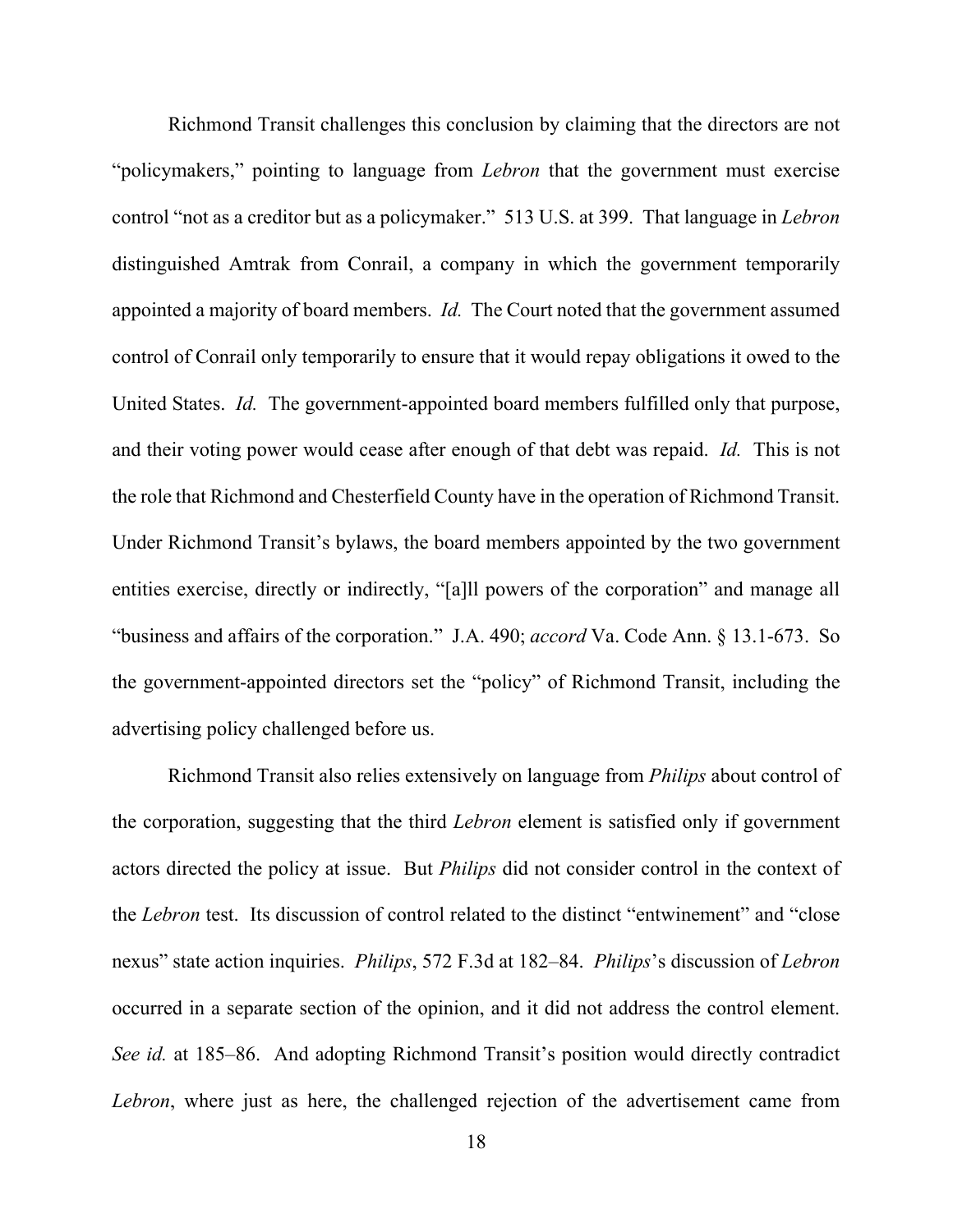ostensibly private employees. *See* 513 U.S. at 377. Indeed, the point of *Lebron* is to determine whether these ostensibly private decisionmakers are, for § 1983 and constitutional law, state decisionmakers. All that the *Lebron* test requires is that the government control the corporation by appointing a majority of its board, which is true here.

Because all three elements of the *Lebron* test are satisfied, Richmond Transit is a part of the government for constitutional purposes and acts under the color of state law for purposes of § 1983. [12](#page-18-0) *See id.* at 378 (suggesting official actions of the state are necessarily state action); *West*, 487 U.S. at 49 ("[I]f a defendant's conduct satisfies the state-action requirement . . . 'that conduct [is] also action under color of state law and will support a suit under § 1983.'" (third alteration in original) (quoting *Lugar v. Edmondson Oil Co.*, 457 U.S. 922, 935 (1981))).

## **B. Violation of Constitutional Rights**

We next turn to whether Richmond Transit has violated White Coat's constitutional right of free speech. White Coat asserts Richmond Transit's political-advertising ban violates its First Amendment rights as an unreasonable prohibition of speech.

The First Amendment prohibits laws "abridging the freedom of speech." U.S. Const. amend. I. It limits, among other things, the government's power to regulate speech

<span id="page-18-0"></span><sup>&</sup>lt;sup>12</sup> Because Richmond Transit is itself a part of the State, we need not consider the district court's alternative basis for finding state action—that Richmond Transit is "pervasive[ly] entwine[d]" with the State such that its actions are "fairly attributable" to it. *See Brentwood Acad.*, 531 U.S. at 291, 295.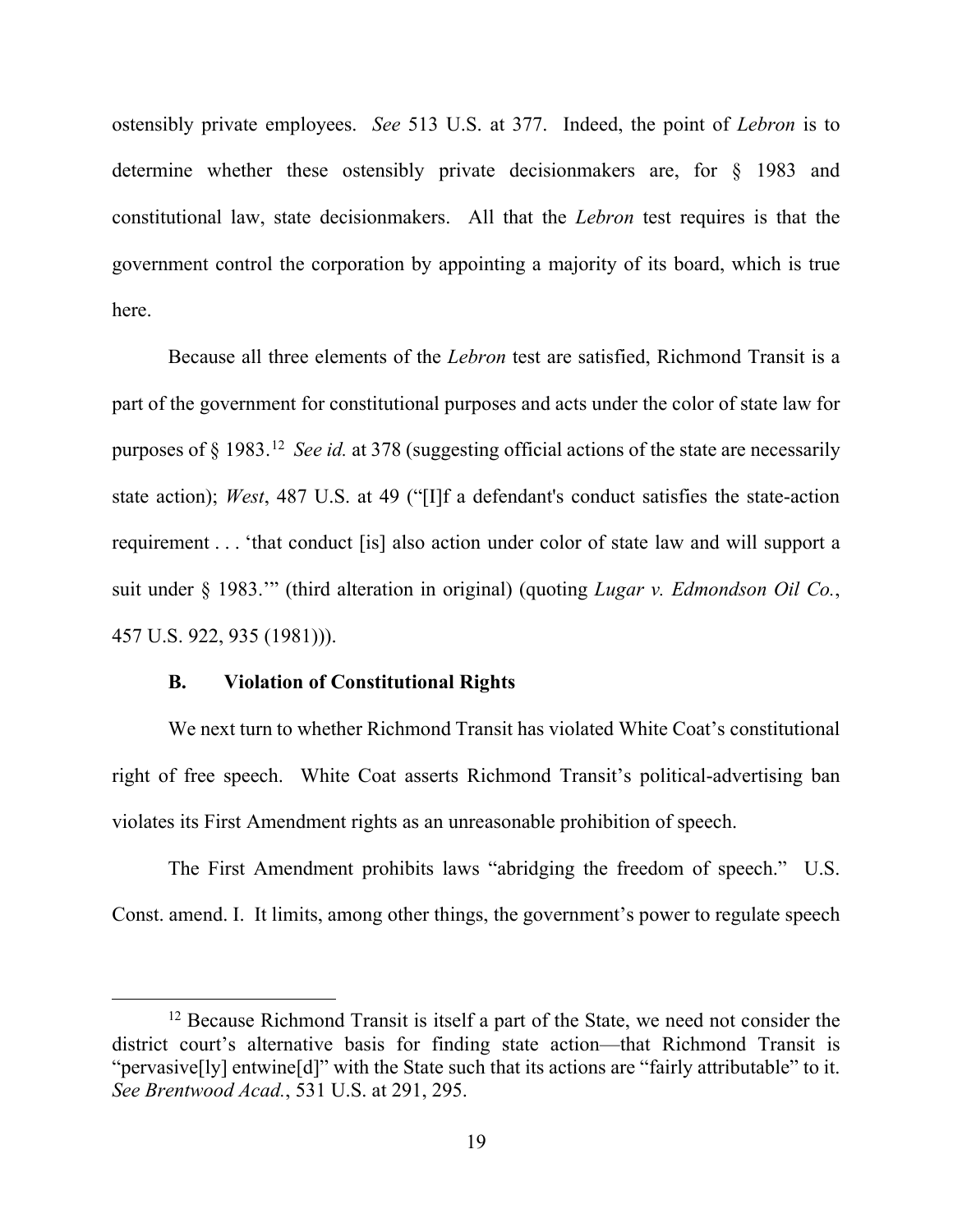on public property. But "[e]ven protected speech is not equally permissible in all places and at all times." *Cornelius v. NAACP Legal Def. & Educ. Fund, Inc.*, 473 U.S. 788, 799 (1985). "The State, no less than a private owner of property, has the power to preserve the property under its control for the use to which it is lawfully dedicated." *Greer v. Spock*, 424 U.S. 828, 836 (1976) (quoting *Adderley v. Florida*, 385 U.S. 39, 47 (1966)). So while the First Amendment applies on government property, its scope depends on "the nature of the property" and "the disruption that might be caused by the speaker's activities." *Cornelius*, 473 U.S. at 800. In short, the nature of the government property (or "forum") determines the permissible scope of government control. *Id.*

Courts have identified several types of such government-owned forums with differing degrees of free-speech protection. "Traditional public forums" are "'public places' historically associated with the free exercise of expressive activities, such as streets, sidewalks, and parks," and governments have limited leeway to restrict speech in such forums. *United States v. Grace*, 461 U.S. 171, 177, 180 (1983). The government may designate other property—lacking that historical association with free expression—as a public forum by opening the property for expressive activity. *Int'l Soc'y for Krishna Consciousness, Inc. v. Lee*, 505 U.S. 672, 678 (1992). These "designated public forums" which include, for example, a government-owned auditorium—follow the same rules as traditional public forums. *See id.*; *Se. Promotions, Ltd. v. Conrad*, 420 U.S. 546, 555 (1975). But the third category is the one relevant here: "nonpublic forums." "Public property which is not by tradition or designation a forum for public communication" is a nonpublic forum, where the government has wider latitude to limit speech. *Perry Educ.*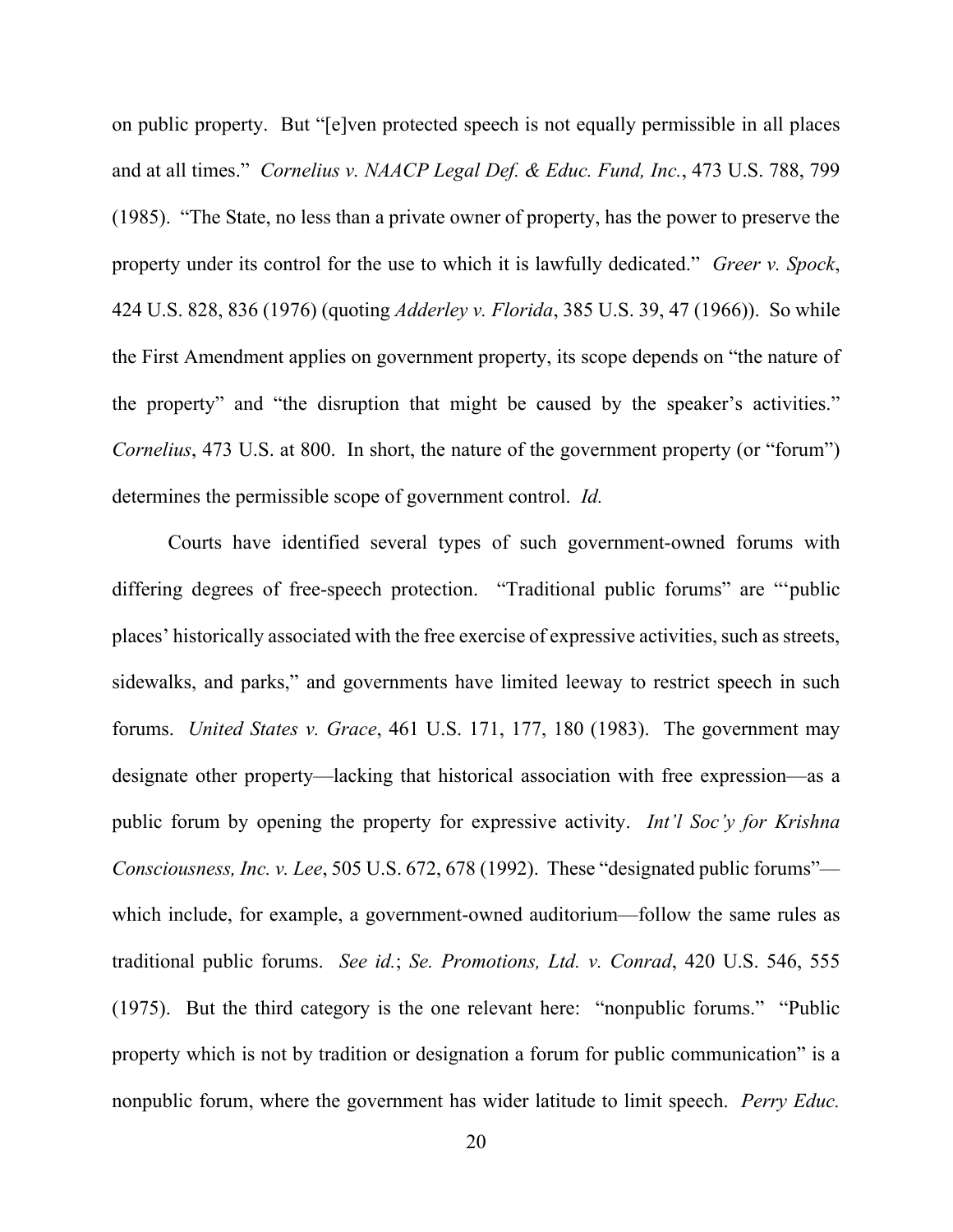*Ass'n v. Perry Loc. Educators' Ass'n*, 460 U.S. 37, 46 (1983). Speech limitations in these nonpublic forums "must survive only a much more limited review"—they only need to be reasonable and viewpoint-neutral. *Int'l Soc'y for Krishna Consciousness,* 505 U.S. at 679. [13](#page-20-0)

Bus advertising space is not a place historically held open for free speech, and so is not a traditional public forum. *Lehman v. City of Shaker Heights*, 418 U.S. 299, 303 (1974) (plurality opinion). There was some dispute below on whether bus advertisement space is a designated public forum or a nonpublic forum. On appeal, however, White Coat appears to acquiesce to treating the forum as nonpublic. In any event, we conclude that bus advertising space is a nonpublic forum.

Distinguishing between nonpublic and designated public forums requires examining both the expressed policy of the government and the "nature of the property and its

<span id="page-20-0"></span> $13$  For simplicity here, we have identified three forums. But there is considerable confusion over whether there are three or four types of free-speech forums. Courts have provided conflicting guidance on whether "limited public forum" is (1) a synonym for or subtype of "designated public forum"; (2) a synonym for "nonpublic forum"; or (3) a completely separate fourth category. *See, e.g.*, *Walker v. Tex. Div., Sons of Confederate Veterans, Inc.*, 576 U.S. 200, 215–16 (2015) (separately considering whether Texas license plates were a traditional, designated, limited, or nonpublic forum); *Mansky*, 138 S. Ct. at 1885 ("Generally speaking, our cases recognize three types of government-controlled spaces: traditional public forums, designated public forums, and nonpublic forums."); *Int'l Soc'y for Krishna Consciousness*, 505 U.S. at 678 ("The second category of public property is the designated public forum, whether of a limited or unlimited character . . . ."); *Am. Freedom. Def. Initiative v. King Cnty.*, 577 U.S. 1202, 1202–03 (2016) (Mem.) (Thomas, J., dissenting from denial of cert.) ("[A] limited public forum (also called a nonpublic forum) . . . ."); *Warren v. Fairfax Cnty.*, 196 F.3d 186, 193 (4th Cir. 1999) ("So-called 'designated public fora' (often called 'limited public fora') . . . ."). Because neither party claims on appeal that transit advertising space is a limited public forum—whatever that might mean—we need not wade into this morass.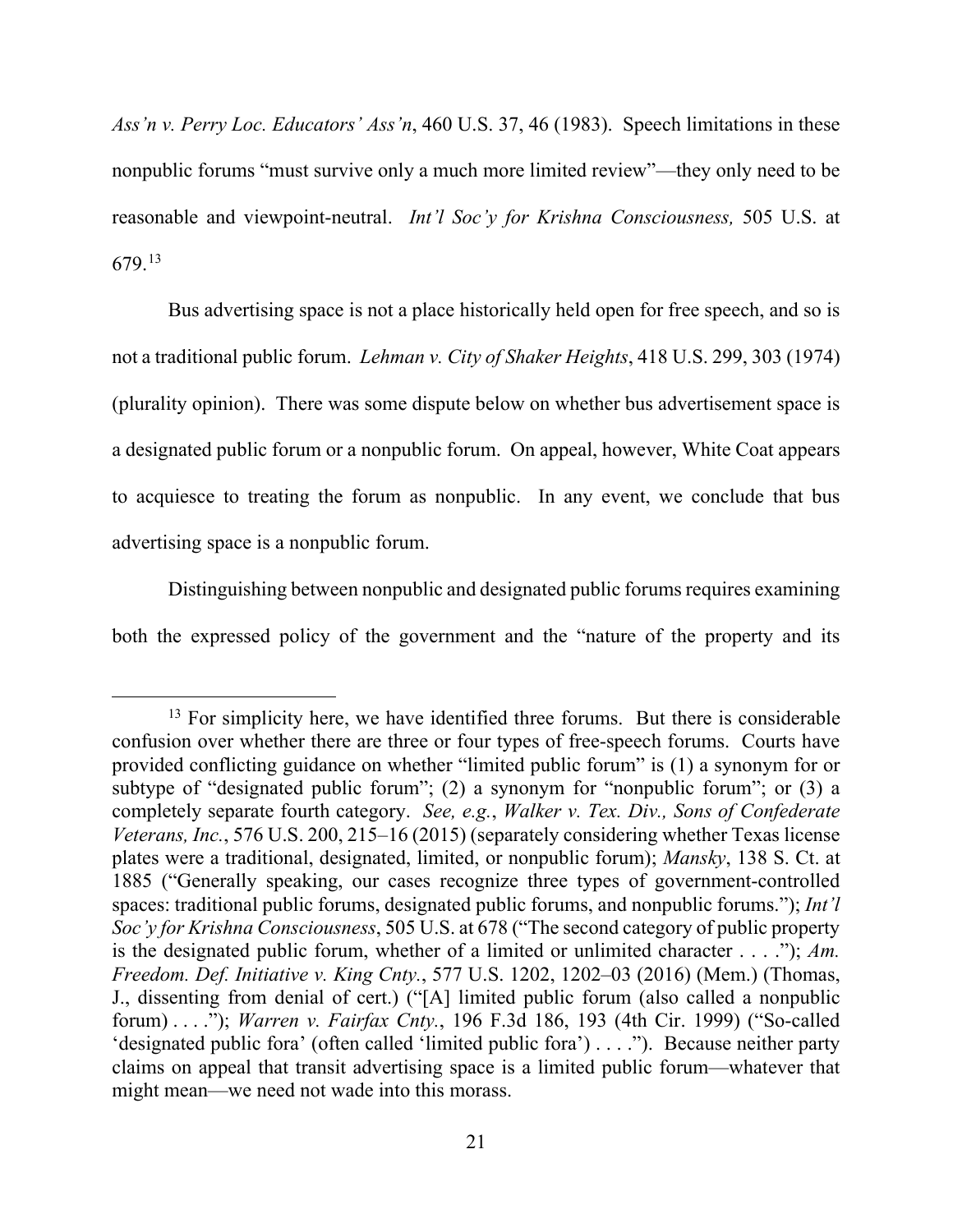compatibility with expressive activity." *Cornelius*, 473 U.S. at 802. The government creates a designated public forum "only by intentionally opening a nontraditional forum for public discourse." *Id.* Thus, if Richmond Transit has not intentionally opened up the advertising space on its buses to public discourse, that advertising space is a nonpublic forum.

Richmond Transit's expressed policy is not to open its advertising space for the discussion of public issues, and paid bus advertisements are not particularly compatible with the free flow of ideas. Thus, as the Supreme Court and our sister circuits have concluded, transit advertising space is a nonpublic forum. *See Lehman*, 418 U.S. at 301– 02 (plurality opinion) (holding that transit advertising was not a public forum); *Walker v. Tex. Div., Sons of Confederate Veterans, Inc.*, 576 U.S. 200, 218 (2015) (characterizing *Lehman* as holding "the advertising space on city buses to be a nonpublic forum"); *see also Archdiocese of Wash. v. Wash. Metro. Area Transit Auth.*, 897 F.3d 314, 322–23 (D.C. Cir. 2018); *Children of the Rosary v. City of Phoenix*, 154 F.3d 972, 977–78 (9th Cir. 1998). [14](#page-21-0)

<span id="page-21-0"></span><sup>&</sup>lt;sup>14</sup> We also note that advertising on public transit does not constitute "government" speech," which is limited to where "the State is speaking on its own behalf." *Walker*, 576 U.S. at 214–15. Bus advertisements, unlike a car's license plate, are "located in a context (advertising space) that is traditionally available for private speech" and bears "no indicia that the speech was owned or conveyed by the government." *Id.* at 218. Nor is transit advertising historically a forum for exclusively governmental messages. *See Shurtleff v. City of Boston*, No. 20-1800, U.S. Slip op. at 6 (May 2, 2022) (identifying as relevant factors (1) the history of the expression; (2) the public's perception of the speaker; and (3) the government's control over the speech). And while Richmond Transit exercised some editorial control over the advertisements, *cf. id.*, this control is insufficient to overcome the history and public perception of transit advertising—both of which strongly indicate private, not government speech.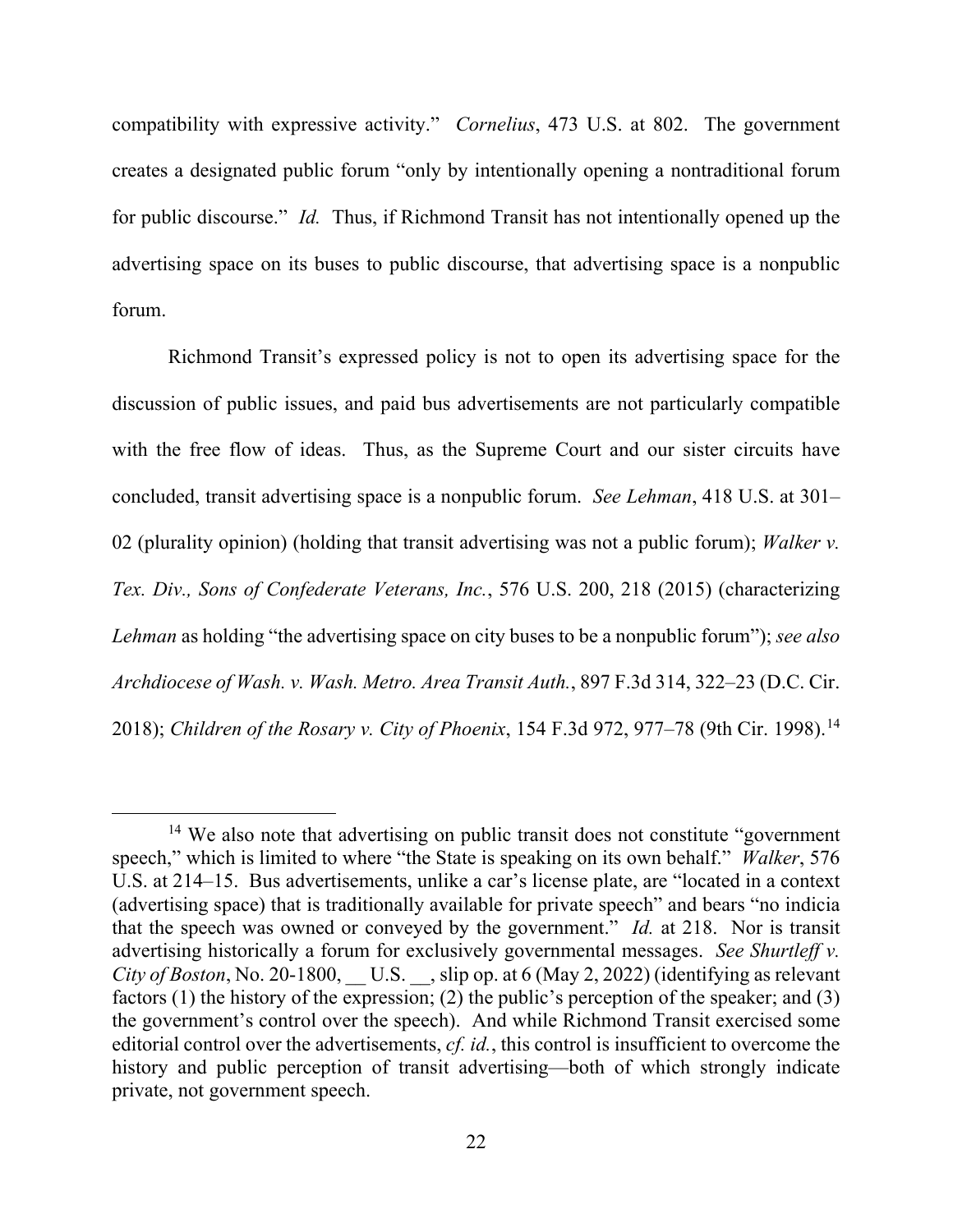So we turn to whether Richmond Transit's policy meets the minimum standards applicable to nonpublic forums.

If government is to function, it must be permitted to maintain a subset of its property for certain limited uses without opening it for people to "propagandize protests or views . . . whenever and however and wherever they please." *Greer*, 424 U.S. at 836 (quoting *Adderley*, 385 U.S. at 48). This control includes "the right to make distinctions in access on the basis of subject matter and speaker identity." *Perry Educ. Ass'n*, 460 U.S. at 49. So courts have "long recognized that the government may impose some contentbased restrictions on speech in nonpublic forums, including restrictions that exclude political advocates and forms of political advocacy." *Minn. Voters All. v. Mansky*, 138 S. Ct. 1876, 1885–86 (2018) (citing *Lehman*, 418 U.S. at 303–304).

But even in nonpublic forums, the government lacks complete freedom: any speech restrictions must still be "reasonable and not an effort to suppress expression merely because public officials oppose the speaker's view." *Perry Educ. Ass'n*, 460 U.S. at 46. So speech restrictions in nonpublic forums must be both (1) reasonable and (2) viewpointneutral. *Child Evangelism Fellowship of Md., Inc. v. Montgomery Cnty. Pub. Schs.*, 457 F.3d 376, 383 (4th Cir. 2006). White Coat argues that the Richmond Transit's policy fails on both counts.

We therefore turn to consider whether Richmond Transit's prohibition is reasonable. The reasonableness of a nonpublic-forum speech restriction follows the same familiar means-ends framing with which all first-year law students are familiar. Reasonableness demands more than a rational basis for the rule: "[I]t isn't enough simply to establish that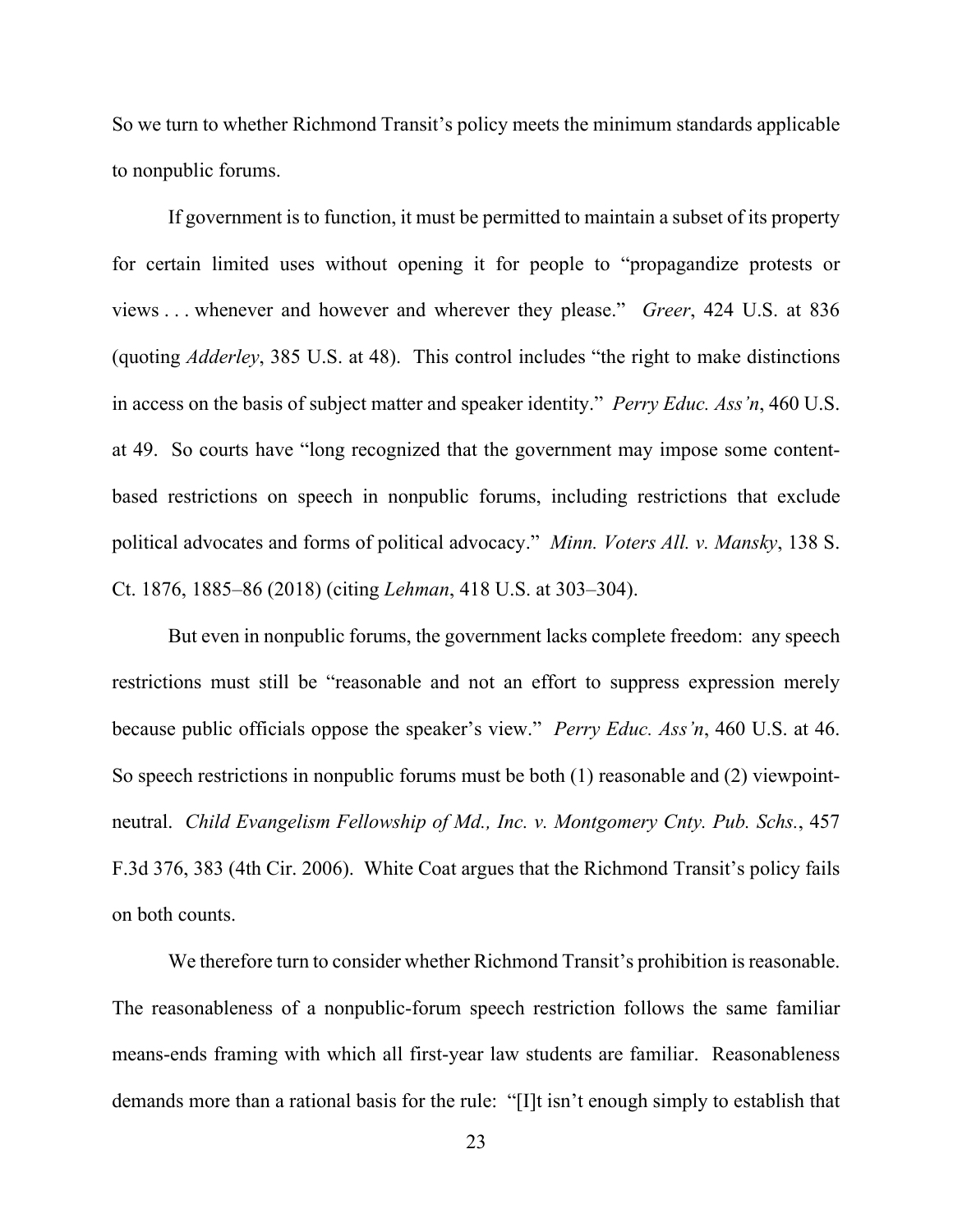the regulation is rationally related to a legitimate governmental objective, as might be the case for a typical exercise of the government's police power." *Multimedia Publ'g Co. of S.C., Inc. v. Greenville-Spartanburg Airport Dist.*, 991 F.2d 154, 159 (4th Cir. 1993). But, on the other hand, the government need not satisfy strict scrutiny: there is no "requirement that the restriction be narrowly tailored or that the Government's interest be compelling." *Cornelius*, 473 U.S*.* at 808–09. So reasonableness is akin to some form of so-called intermediate scrutiny, in which the government's means and ends must both be "reasonable."

White Coat does not appear to challenge Richmond Transit's ends, accepting there is a legitimate interest in avoiding some class of politically charged advertisements. Nor could they. In *Lehman v. City of Shaker Heights*, the Supreme Court faced this very issue a city-owned public transit system prohibited "political advertising" on its vehicles. 418 U.S. at 299–300. Lehman, a candidate for state office, sought to run an advertisement, which the city denied under the policy. *Id.* at 299–301. Justice Blackmun's plurality opinion first concluded that transit advertising space is not a public forum, but part of the "commercial venture" of the transit system, a means to "provide rapid, convenient, pleasant, and inexpensive service to the commuters of Shaker Heights." *Id.* at 301–303. It then concluded that the City's prohibition on political advertising was not "arbitrary, capricious, or invidious," but pursued "reasonable legislative objectives advanced by the city in a proprietary capacity." *Id.* at 303–04. Such a policy "minimize[d] chances of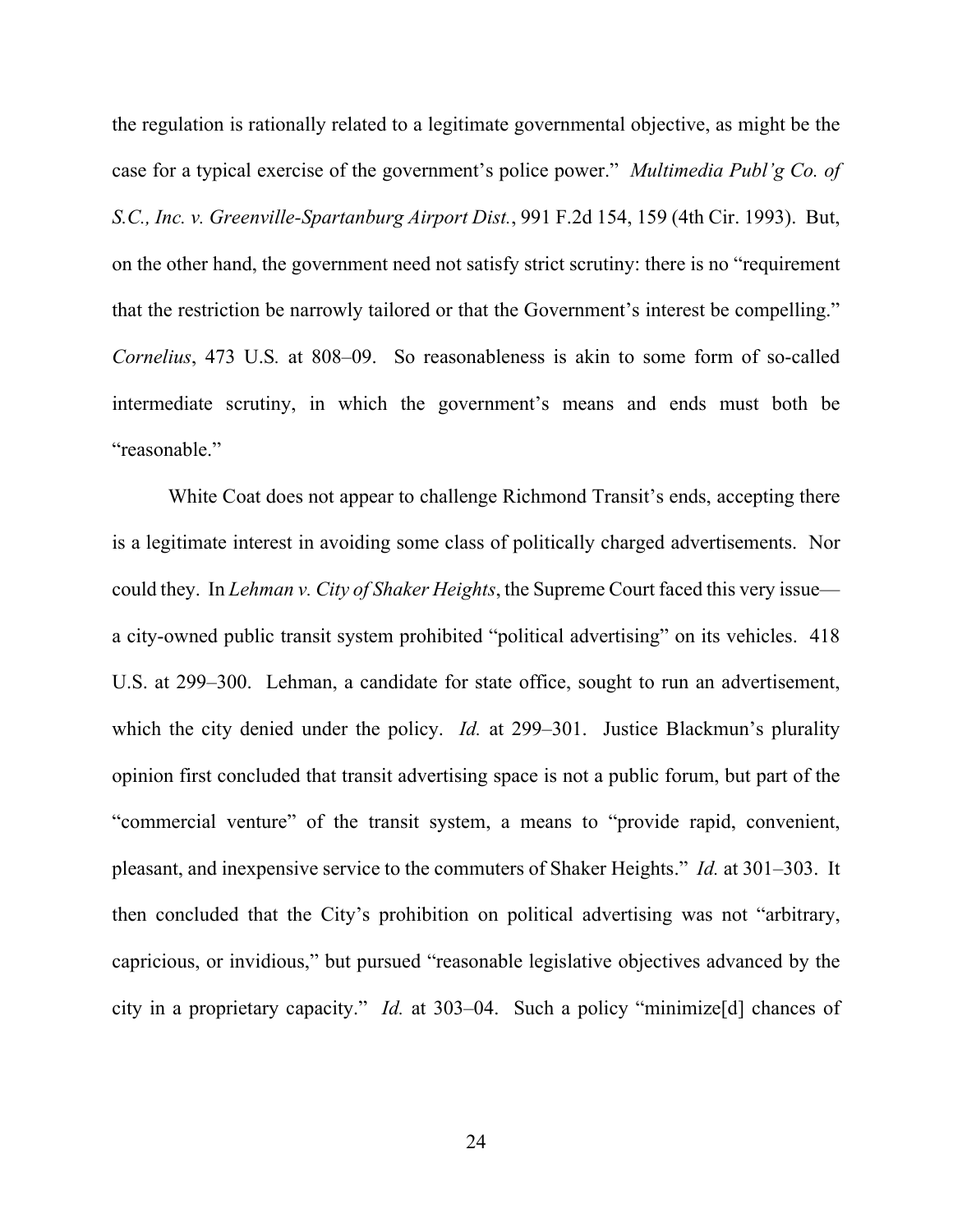abuse, the appearance of favoritism, and the risk of imposing upon a captive audience." *Id.* at 304. So the plurality concluded the restriction complied with the First Amendment. *Id.*[15](#page-24-0)

But even a reasonable end must not be pursued by unreasonable means. In *Mansky*, the Supreme Court recently held that to be reasonable, nonpublic-forum speech restrictions must be "capable of reasoned application." 138 S. Ct. at 1892. The Minnesota statute in *Mansky* prohibited political apparel in polling places. *Id.* at 1882. The prohibition covered not only apparel identifying a candidate in the election, but *any* apparel bearing a "political" insignia. *Id.* at 1883. Minnesota had advanced various interpretations of the restriction, but eventually settled on a definition that included "words and symbols that an objectively reasonable observer would perceive as conveying a message about the electoral choices at issue in the polling place" or symbols "promoting a group with recognizable political views about the issues confronting voters in a given election." *Id.* at 1888–90 (cleaned up).

The Court held that restriction was incapable of reasoned application. *Id.* at 1892. Without requiring narrow tailoring, the Court held "the State must be able to articulate

<span id="page-24-0"></span><sup>&</sup>lt;sup>15</sup> Justice Douglas, concurring in the judgment, took an even stronger view than the plurality, suggesting that would-be transit advertisers have no First Amendment interest. *Lehman*, 418 U.S. at 307 (Douglas, J., concurring) ("While petitioner clearly has a right to express his views to those who wish to listen, he has no right to force his message upon an audience incapable of declining to receive it."). Indeed, he even suggested that permitting advertising on public transit could violate the constitutional rights of passengers, who would be forced, as a "captive audience," to view such advertisements. *See id.* ("In my view the right of the commuters to be free from forced intrusions on their privacy precludes the city from transforming its vehicles of public transportation into forums for the dissemination of ideas upon this captive audience."). Justice Blackmun's plurality, as the opinion decided on the "narrowest grounds," controls. *See Marks v. United States*, 430 U.S. 188, 193 (1977).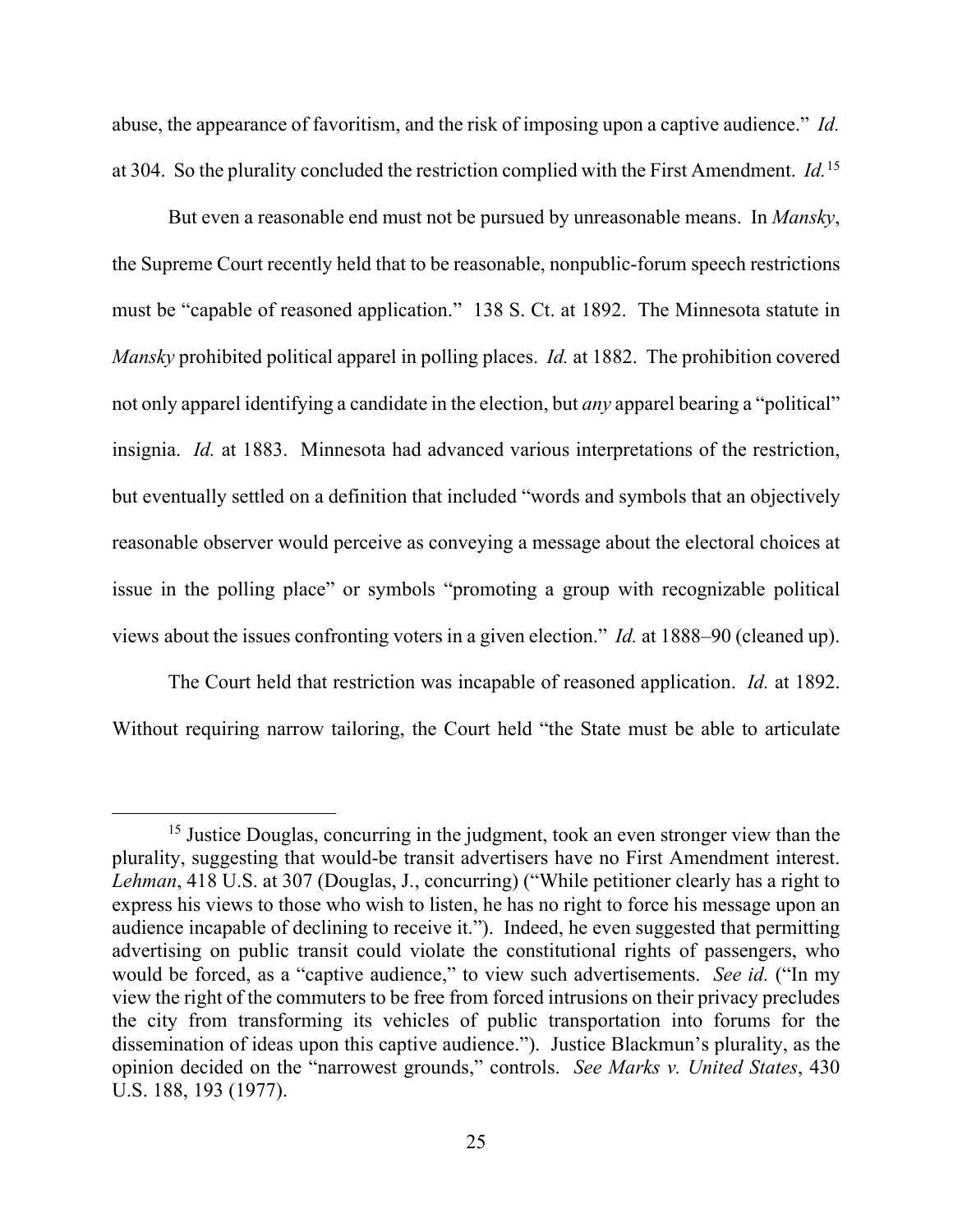some sensible basis for distinguishing what may come in from what must stay out." *Id.* at 1888. This does not require eliminating all discretion but merely that any discretion "must be guided by objective, workable standards." *Id.* at 1891. The Court reiterated its holding in *Lehman* that not all political speech bans in nonpublic forums would be problematic i.e., it remains a reasonable end. *Id.* at 1885–86. But the means Minnesota used did not pass muster: "[I]f a State wishes to set its polling places apart as areas free of partisan discord, it must employ a more discernible approach . . . ." *Id.*

Just as in *Mansky*, Richmond Transit seeks to ban all "political" ads. And just as in *Mansky*, Richmond Transit has no formal definition of "political," and no written guidelines clarifying how the standard is to be applied. As the Supreme Court noted, "the word can be expansive," covering anything "of or relating to government, a government, or the conduct of governmental affairs" or "[o]f, relating to, or dealing with the structure or affairs of government, politics, or the state." *Mansky*, 138 S. Ct. at 1888 (first quoting Webster's Third New International Dictionary (2002); and then quoting American Heritage Dictionary (3d ed. 1996)). Faced with this broad, undefined standard and the directive to keep Richmond Transit's buses from becoming a forum to discuss "public issues" (whatever that might mean), employees have done their best to flesh out a reasonable test. But those attempts have fallen short.

Richmond Transit's actions make clear that it does not rely on the plain meaning of "political," as it has consistently run ads that relate to the government or politics. For example, Richmond Transit ran an advertisement for the vice-presidential debate, which is certainly "relating to . . . politics." *See id.* It also ran an advertisement for a pro-free-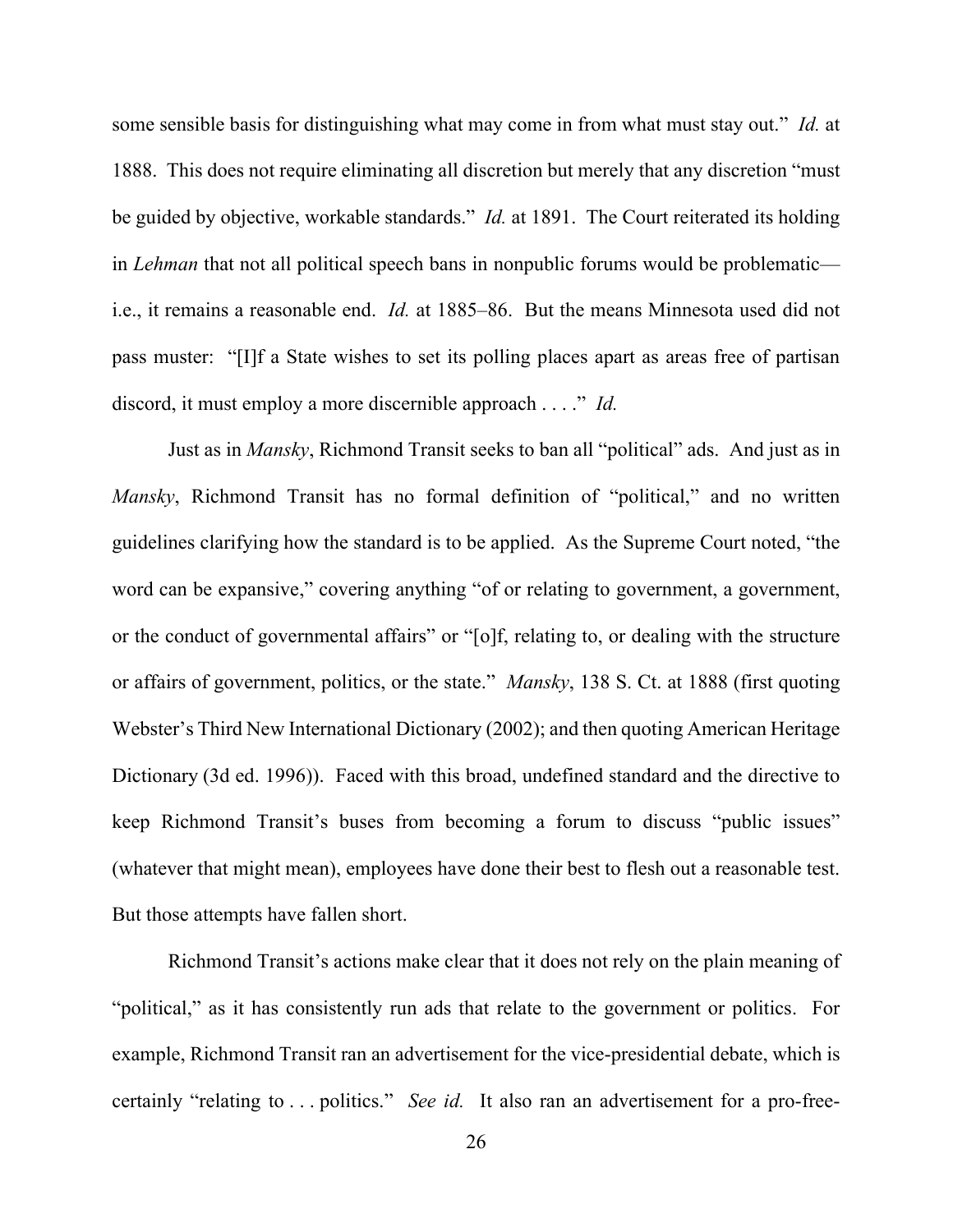speech art exhibit. And it has indicated that advertisements *of the government itself* are often permitted as "public service announcements." For example, Pace said that an advertisement stating "Support our troops" would *not* be political if run by the United States but *would* be political if run by someone else. On the other hand, Richmond Transit has stated that some advertisements that do not relate to the government, such as one calling for a boycott of the NFL or McDonald's, would still be "political." So an advertisement's relatedness to the government or politics is not the standard that Richmond Transit applies.

Instead, Pace explained that an advertisement is political if it is not "viewpoint neutral," defined as "expressing a viewpoint and only that viewpoint." J.A. 231. But even if we were to credit this unwritten, informal definition as authoritatively interpreting Richmond Transit's policy, *cf. Mansky*, 138 S. Ct. at 1889 (instructing that courts should consider the government's "*authoritative* constructions" of their own law (emphasis added) (quoting *Forsyth Cnty. v. Nationalist Movement*, 505 U.S. 123, 131 (1992))), it provides little clarity, *cf. id.* (observing that a "murky" construction of a policy cannot save it from First Amendment challenges). What does it mean for an advertisement to express a viewpoint? Consider two hypothetical advertisements. One, issued by McDonald's, says "Eat at McDonald's." Another, issued by an animal rights group, says "Don't Eat at McDonald's." These two advertisements express opposite viewpoints on the same issue. Yet it would seem, based on Pace's responses during her deposition, that the first ad would be accepted, J.A. 233 (stating that an advertisement to drink Canada Dry Ginger Ale would not violate the advertising policy), but the second may be rejected as political, J.A. 337. But it is hard to discern precisely why.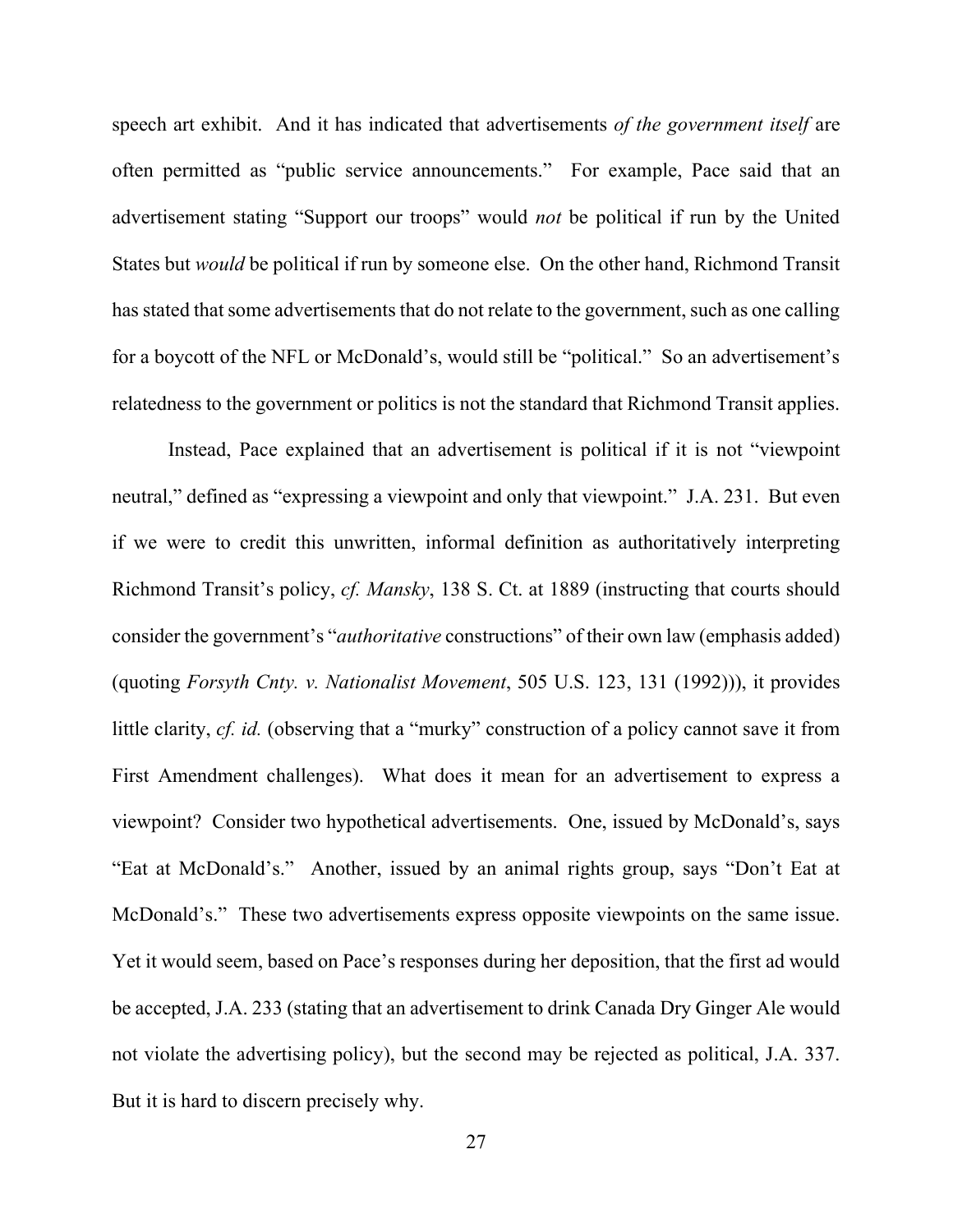Is it because the McDonald's advertisement sells a product or service, while the anti-McDonald's advertisement does not? This explanation would seem consistent with Richmond Transit's prior practice. For example, it approved an advertisement encouraging spaying and neutering of dogs from Gracie's Guardians, which provided spaying and neutering services. It then rejected White Coat's advertisement which, despite its similar topic, did not promote a particular product or service. And Richmond Transit refused an advertisement by the Physicians Committee for Responsible Medicine asking readers to "EAT MORE CHICKPEAS!," J.A. 294, 381, but said that poultry purveyor Chick-Fil-A would be permitted to ask riders to "Eat Mor Chikin." But even if this commercial/noncommercial distinction fully explains Richmond Transit's past decisions, it is not a standard that Richmond Transit has ever identified. Indeed, our need to search out alternative rationales to justify Richmond Transit's decisions reveal that its policy, as it stands, does not provide a "sensible basis for distinguishing what may come in from what must stay out." *Mansky*, 138 S. Ct. at 1888.

This ambiguity in the standard is compounded by the ambiguity in what it applies to. Richmond Transit may reject advertisements containing no "political" content as "political." Under Section 14 of its advertising policy, an advertisement that "[c]ontains internet address(es) and/or telephone number(s) that direct(s) viewers" to political content are also disallowed. J.A. 159. But, according to Richmond Transit, this policy applies not only to the webpage located at a listed URL, but other pages in the same domain and other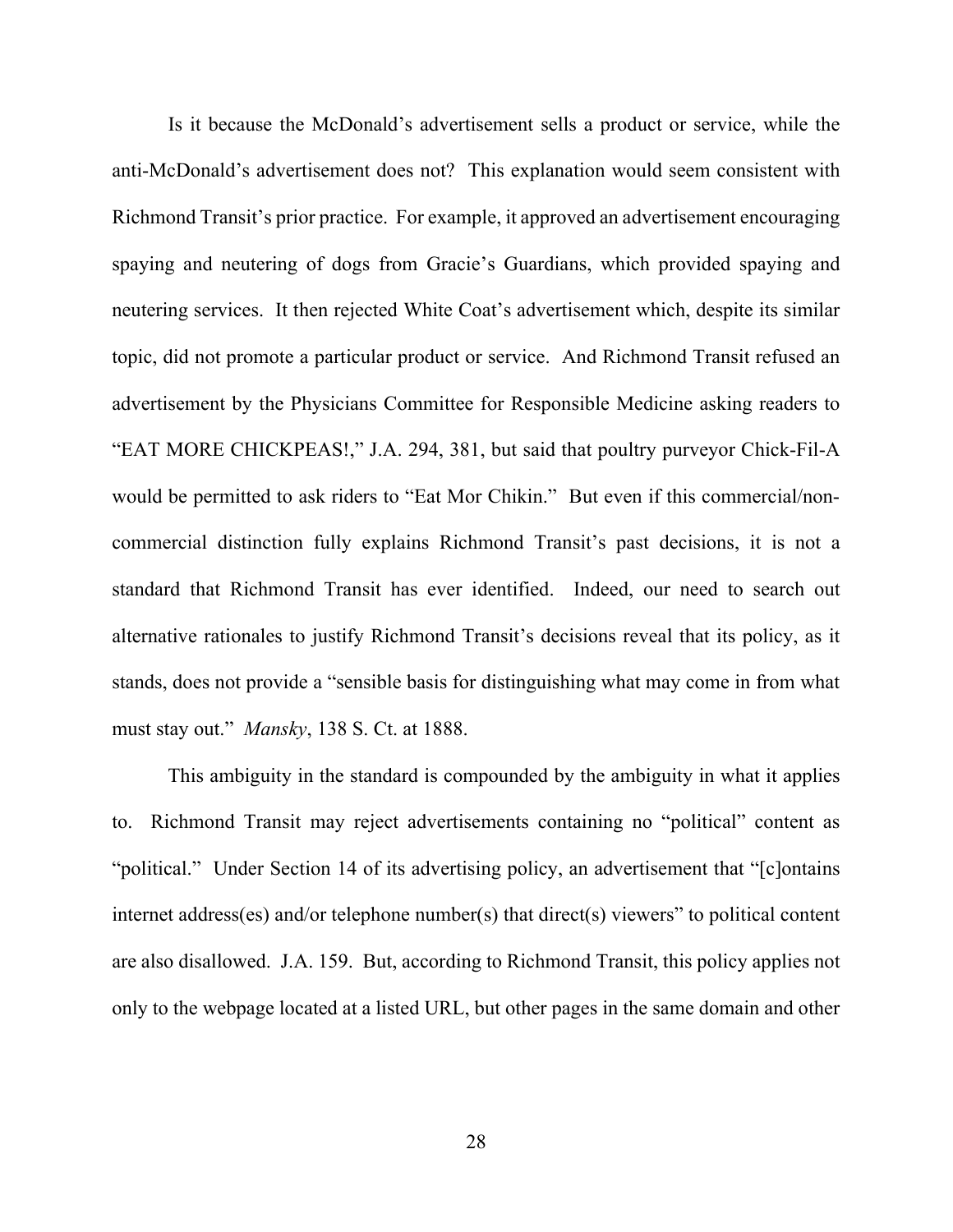sites that are "linked" to that webpage.<sup>[16](#page-28-0)</sup> This detail, which is not evident from the written policy, vastly expands the scope of the political-advertising prohibition's reach: If a company wishes to include a URL for its website on an advertisement, it may be rejected if any message anywhere on its website—or other websites it links to—meets Richmond Transit's unclear definition of political.

But even an advertisement that lacks "political" content and contains no URLs or phone numbers may *still* be rejected if Richmond Transit determines that the advertiser is a "political action group" or "political action individual." J.A. 262–63, 322–23. This rule—that groups or people that "engage in a specific targeted policy advocacy that would be related to their one side of the political issue" cannot run *any* advertisements tangentially related to their political motivations—is nowhere to be found in Richmond Transit's advertising policy. *See* J.A. 263. Yet that is precisely why White Coat's advertisement was rejected. And the precise scope of this rule is murky. For instance, Richmond Transit suggested to White Coat that, if they partnered with a local government entity, they might be able to run their anti-dog-experimentation advertisement—despite the nature of both the advertisement itself and of their organization remaining the same.

<span id="page-28-0"></span><sup>&</sup>lt;sup>16</sup> For example, a Christian organization sought to run an advertisement that directed readers to the URL "ImPregnant.org." J.A. 248. That webpage, which had not been fully set up yet, contained no material violating Richmond Transit's policy. But a link in the corner of that webpage directed the user to the organization's primary website. Richmond Transit rejected the advertisement as religious based on the advertised URL being "linked" to a website containing religious material. J.A. 247–49.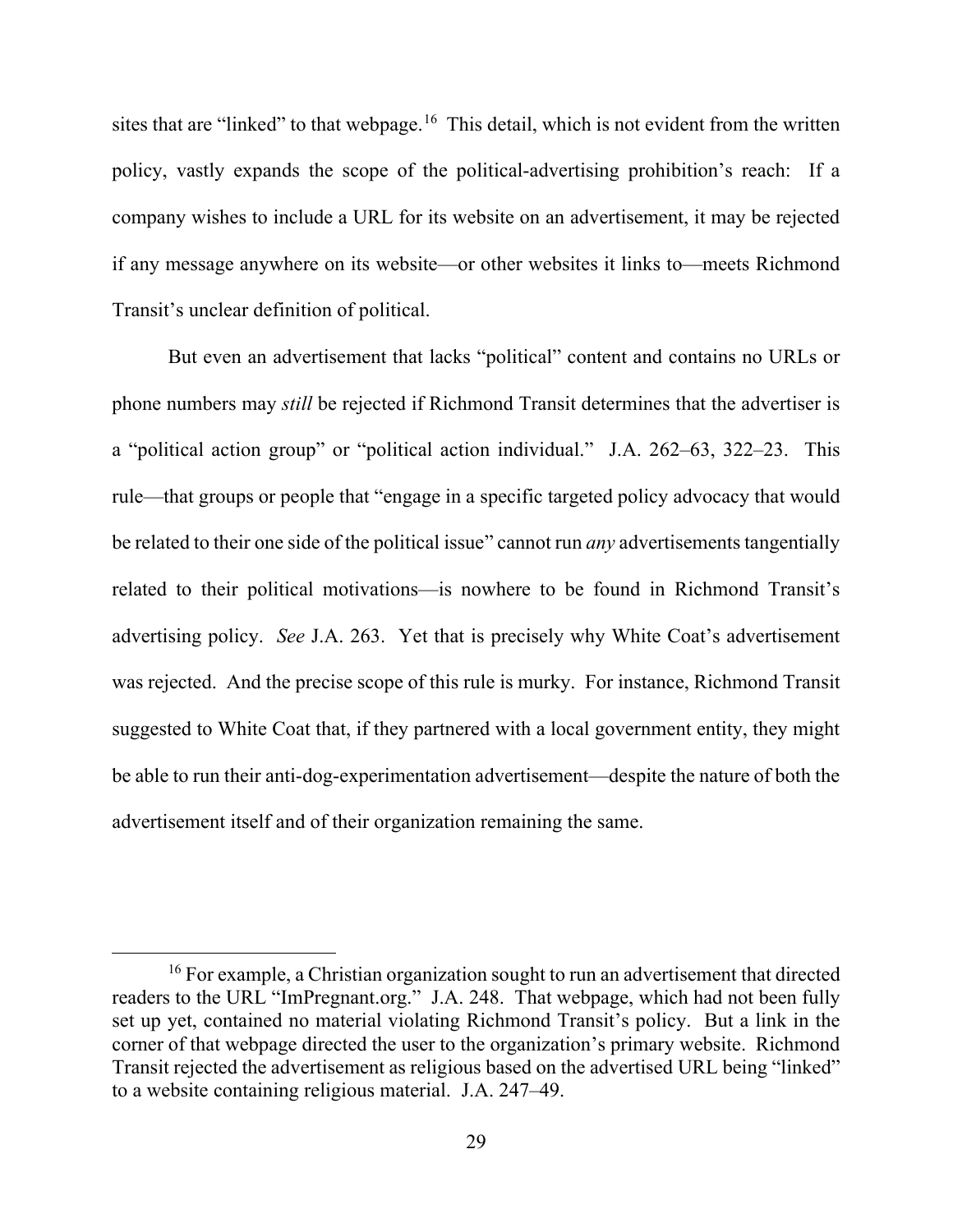When taken together, Richmond Transit's vaguely defined policies and even vaguer unwritten rules make it impossible for a reasonable person to identify what violates their advertising policy and what does not. And as in *Mansky*, the problem goes "beyond close calls or borderline or fanciful cases." 138 S. Ct. at 1891. For instance, consider an advertisement for Walmart directing a reader to Walmart.com. A reader of Richmond Transit's policy would reasonably conclude that the advertisement does not violate its advertising policy. But, unknown to that reader, Richmond Transit would then scour Walmart's website, including pages related to the company's global responsibility initiatives. If that page "expresses a viewpoint and only that viewpoint" on any of an unidentified class of public issues, the advertisement would apparently be rejected. *See*  J.A. 232. And even if Walmart then decided to omit the URL from its advertisement, it might still be rejected if Richmond Transit determines Walmart to be a "political action group" under its vague interpretation of that unwritten prohibition. But even now, after years of litigation trying to define Richmond Transit's policy, it is difficult to say for sure. That is the crux of the *Mansky* problem: Richmond Transit's advertising policy does not provide "objective, workable standards" by which a decisionmaker or would-be advertiser can distinguish "what may come in from what must stay out." *Mansky*, 138 S. Ct. at 1888, 1891.

Perhaps sensing that it cannot prevail under *Mansky*, Richmond Transit argues that the case simply does not apply to public-transportation advertisements. While reasonableness is judged "in light of the purpose served by the forum," *id.* at 1886 (quoting *Cornelius*, 473 U.S. at 806), there is no reason to believe that *Mansky*'s general requirement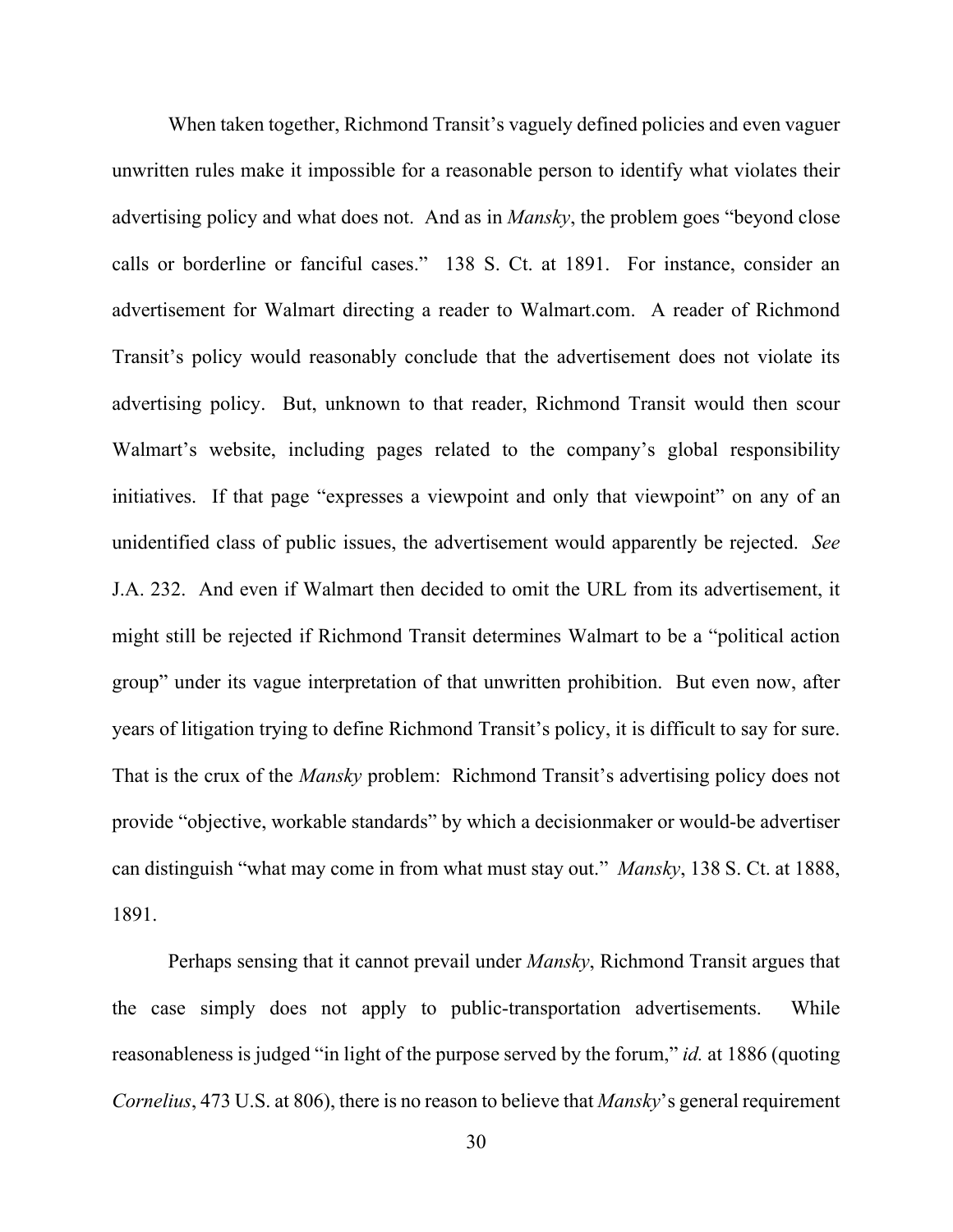of reasonableness somehow applies only to voting precincts. If anything, the *Mansky* Court suggested the opposite: that the government has less leeway in forums other than polling places. The Court recognized the "unique context of a polling place" and the government's strong interest in "reasonably tak[ing] steps to ensure that partisan discord not follow the voter up to the voting booth, and distract from a sense of shared civic obligation at the moment it counts the most." *Id.* at 1887–88. In the Court's eyes, this created a stronger interest for imposing speech restrictions than existed in, for example, a transit setting. *See id.* (citing *Bd. of Airport Comm'rs of L.A. v. Jews for Jesus, Inc.*, 482 U.S. 569, 576 (1987) (invalidating speech restrictions in the Los Angeles airport as overbroad)).

But both Richmond Transit and the district court appear to believe that there is conflict between *Lehman* and *Mansky*, and that expanding *Mansky* to transit advertisements essentially overrules *Lehman*. We disagree. As discussed, *Lehman* resolved *whether* a transit operator may prohibit political advertising. *Mansky* clarified *how* they may (and may not) do so. *Lehman* noted that the City's political-advertising ban had been employed with great consistency: "There was uncontradicted testimony at the trial that during the 26 years of public operation, the Shaker Heights system, pursuant to city council action, had not accepted or permitted *any* political or public issue advertising on its vehicles." 418 U.S. at 300–01. This indicates that the policy was capable of reasoned application; the Court was addressing the antecedent question of whether any political-advertising ban is permissible in a nonpublic forum, answering in the affirmative. And *Mansky* goes out of its way to reaffirm that holding. Reasonable political speech prohibitions remain lawful: A state can ban political insignia at precincts—it just has to offer a "more discernable"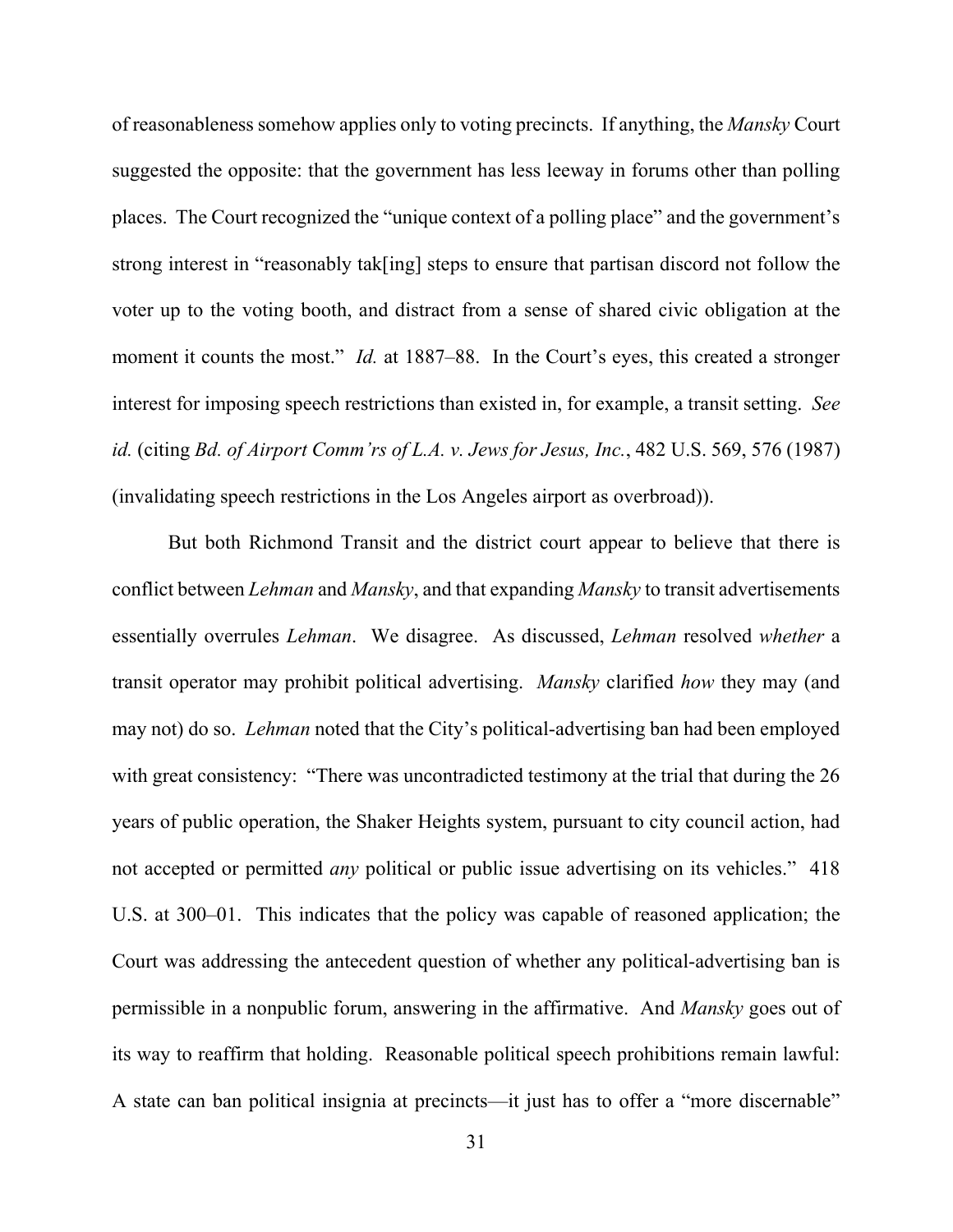standard of what a "political insignia" is than Minnesota's. *Mansky*, 138 S. Ct. at 1888, 1891–92. So too here: Richmond Transit may well be able to enact a political-advertising ban, but the ban must be capable of reasoned application. The current ban simply is not.

In reaching this conclusion, we join our two sister circuits that have considered the applicability of *Mansky* to similar public-transit political-advertising prohibitions. In *American Freedom Defense Initiative v. Suburban Mobility Authority for Regional Transportation*, 978 F.3d 481, 486 (6th Cir. 2020), the Sixth Circuit struck down a ban on "[p]olitical or political campaign advertising" by Detroit's public transit system. The court recognized that, based on *Lehman*, Detroit's transit system was pursuing a permissible *objective* in prohibiting such advertisements, but cautioned that it was still required to "adopt 'objective, workable standards' to achieve its permissible ends." *Id.* at 494 (quoting *Mansky*, 138 S. Ct. at 1891). Applying *Mansky*, the court first found that the word "political" was not definite enough to provide a workable standard on its own, and that there was no written guidance clarifying its meaning. *Id.* at 494–95. The court then found that the Detroit transit system's definition of "political" during litigation—as advocating a viewpoint on an issue on which "factions of society have taken up positions . . . that are not in agreement"—was similarly unworkable, since it could apply to a large swath of advertisements that Detroit's transit system had run, such as advertisements promoting free birth control. *Id.* at 496. Even Michigan or Ohio State football advertisements, the court remarked, would be considered "political" under the transit system's definition. *Id.* at 497. The court also balked at an aspect of the policy which, much like that of Richmond Transit,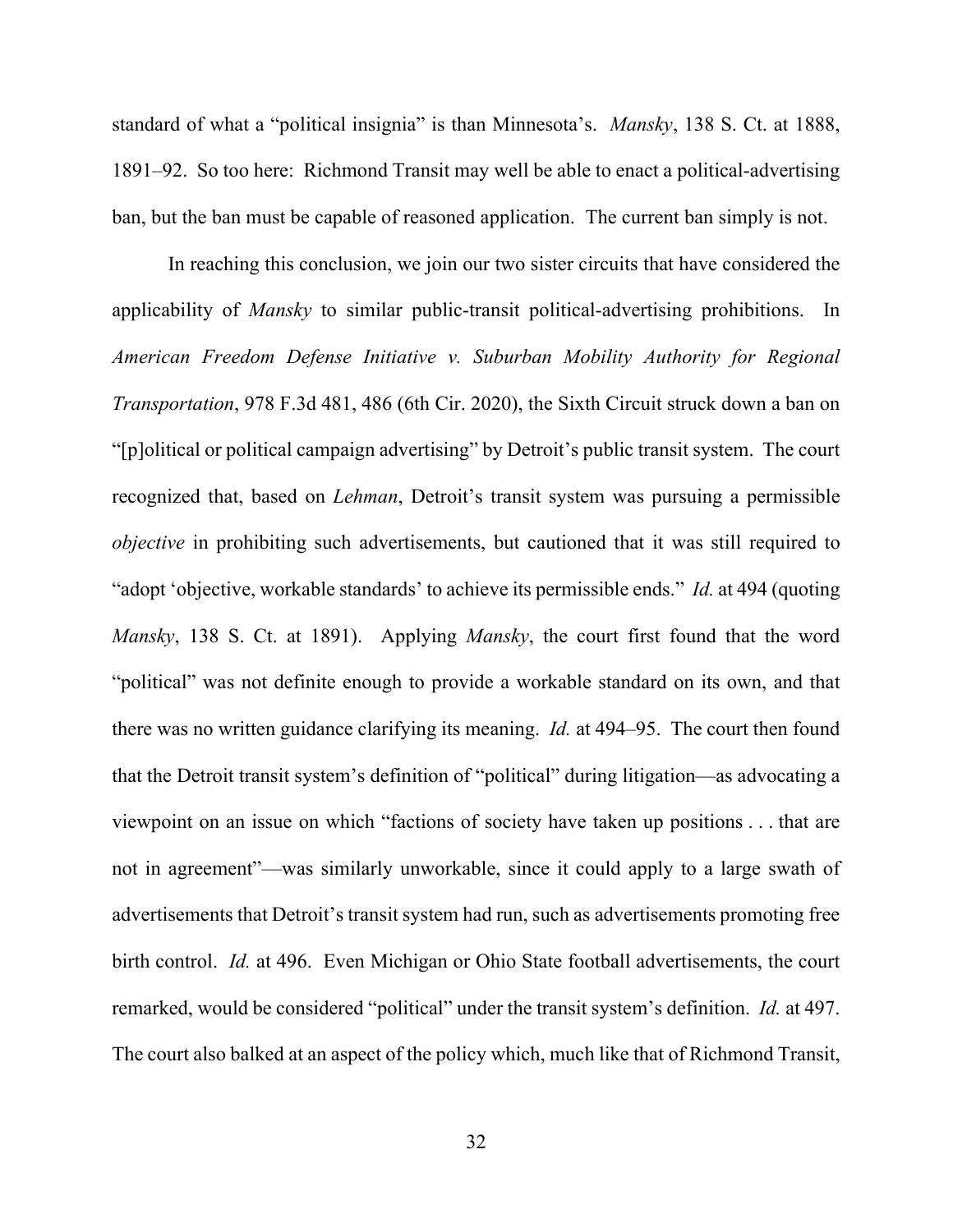prohibited organizations "associated with . . . advocacy" from running any advertisements at all. *See id.* at 496.

The Third Circuit similarly struck down a prohibition on transit advertisements that "contain[ed] political messages" or addressed "political issues," holding that *Mansky* "squarely resolve[d] the issues in [that] case." *Ctr. for Investigative Reporting v. Se. Pa. Transp. Auth.*, 975 F.3d 300, 313, 316 (3d Cir. 2020). The court observed that while *Mansky* did not purport to "set the outer limit of what a State may proscribe," it also "did not limit its holding to polling locations." *Id.* at 316. Applying *Mansky* to the prohibition before it, the court held that "the lack of structure and clear policies governing the decisionmaking process creates a real risk that [the advertising policy] may be arbitrarily applied," the very concern addressed by *Mansky*. *Id.* at 316–17.[17](#page-32-0)

<span id="page-32-0"></span><sup>17</sup> While not expressly relying on *Mansky*, the Ninth Circuit has also rejected as too indefinite a transit-advertising prohibition on "'public issue' advertising, defined as advertising 'expressing or advocating an opinion, position, or viewpoint on matters of public debate about economic, political, religious or social issues.'" *Amalgamated Transit Union Loc. 1015 v. Spokane Transit Auth.*, 929 F.3d 643, 648 (9th Cir. 2019) ("To the extent that STA's position suggests the prohibition applies to any advertisement touching on any issue having any level of public debate, such an interpretation is unreasonable" given that "for most every good or service, there is some level of debate." (cleaned up)).

And contrary to Richmond Transit's insistence to the contrary, the D.C. Circuit did not reach a conflicting conclusion in *Archdiocese of Washington*, 897 F.3d at 322–23. There the court upheld a prohibition on "Advertisements that promote or oppose any religion, religious practice or belief." *Id.* at 318–19. Far from concluding that *Mansky* was inapplicable to transit advertising, the D.C. Circuit considered the prohibition under the *Mansky* test: "WMATA's prohibition on advertisements that 'promote or oppose any religion, religious practice or belief,' is narrower and more precise than simply a general ban on 'religious' or 'political' speech" and was therefore permissible. *Id.* at 340. And tellingly, the D.C. Circuit later struck down a prohibition on "political content" on custom postage stamps as violating *Mansky*, endorsing its application outside the narrow context of voting precincts. *Zukerman v. U.S. Postal Serv.*, 961 F.3d 431, 449–50 (D.C. Cir. 2020); (Continued)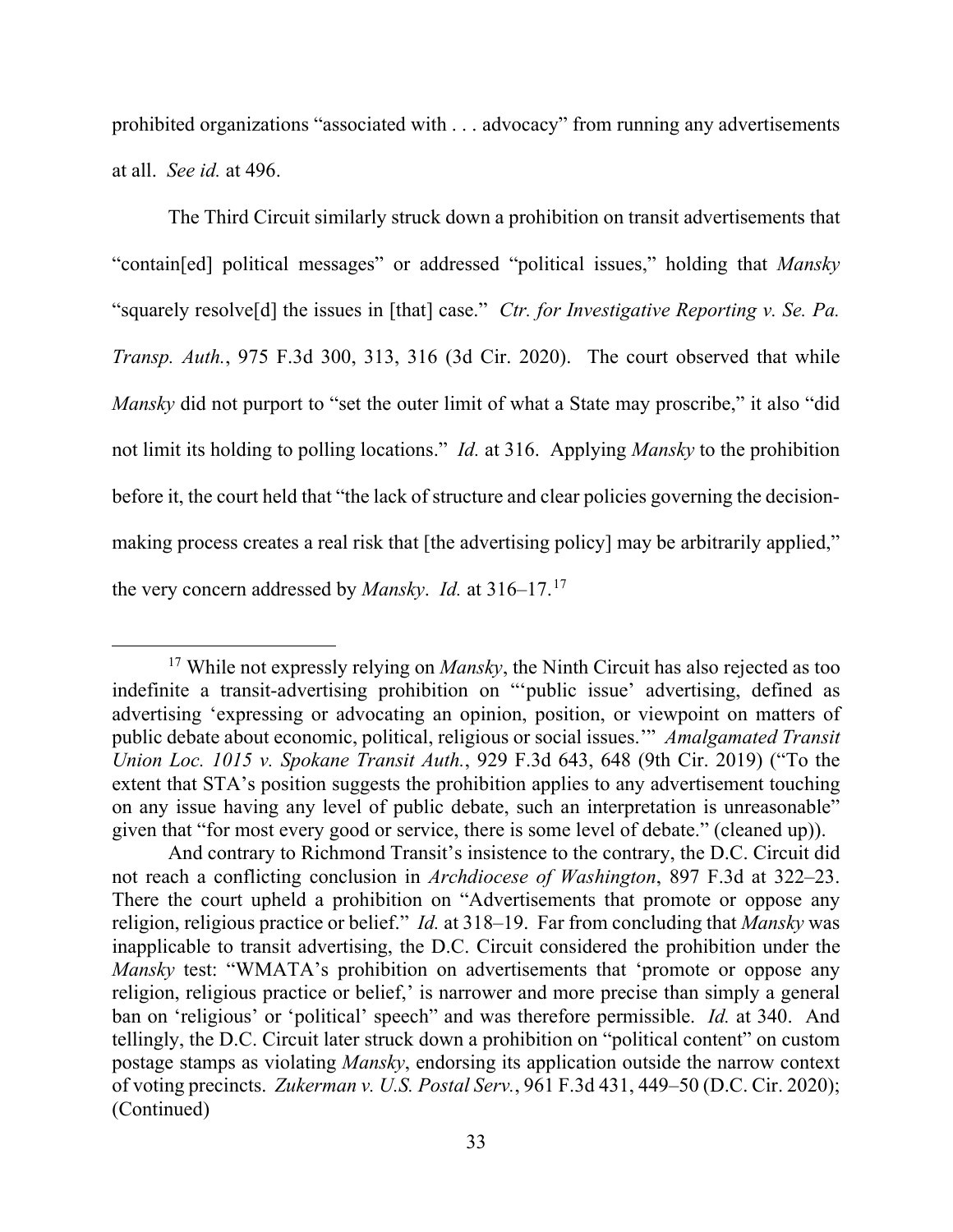Today, we join our sister circuits and conclude that Richmond Transit's policy violates the First Amendment as an unreasonable nonpublic-forum speech restraint.<sup>[18](#page-33-0)</sup> We emphasize that our holding is limited to *this specific* policy prohibiting political advertising, and we pass no judgment on whether better-defined political-advertising prohibitions or policies allowing only commercial advertising may pass constitutional muster.

## **C. Facial or As-Applied Challenge**

We next turn to the question presented by White Coat's cross-appeal: whether Richmond Transit's policy is unenforceable facially or only as applied to White Coat. The line between facial and as-applied challenges goes to "the breadth of the remedy employed by the Court," but the line has not been particularly "well defined." *Citizens United v. Fed. Election Comm'n*, 558 U.S. 310, 331 (2010). "In the First Amendment context, there are two ways for a plaintiff to mount a facial challenge to a statute. First, the plaintiff may demonstrate that no set of circumstances exists under which the law would be valid, or that the law lacks any plainly legitimate sweep. Second, the plaintiff may show that the law is overbroad because a substantial number of its applications are unconstitutional, judged in relation to the statute's plainly legitimate sweep." *Greater Balt. Ctr. for Pregnancy* 

*see also Am. Freedom Def. Initiative v. Wash. Metro. Transit Auth.*, 901 F.3d 356, 373 (D.C. Cir. 2018) (remanding with instructions to consider whether prohibition on "political" transit advertising violates *Mansky*).

<span id="page-33-0"></span> $18$  Because the policy is unreasonable, we need not consider whether it is viewpointneutral.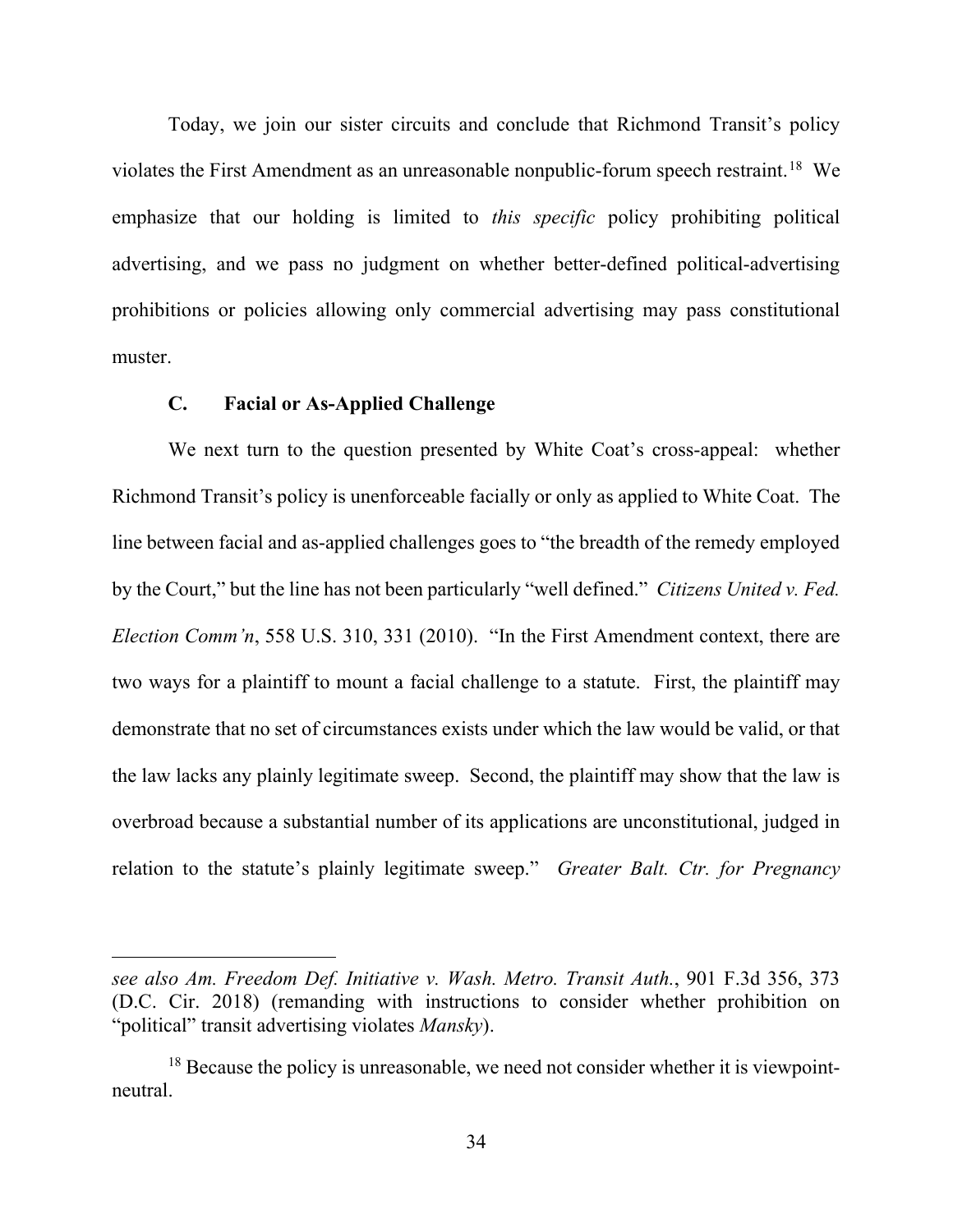*Concerns, Inc. v. Mayor & City Council of Balt.*, 721 F.3d 264, 282 (4th Cir. 2013) (en banc) (cleaned up) (quoting *United States v. Stevens*, 559 U.S. 460, 472–73 (2010)).

White Coat is not making an overbreadth challenge, so the sole question is whether "the [law] lacks any plainly legitimate sweep." *Id.* (alteration in original). The district court appeared to believe that *Lehman* dictated the answer to this question, because it demonstrated that a transit company could, under some circumstances, prohibit "political" advertisements. But facial invalidity does not mean that no ban on political advertising could ever be lawful. It simply means that there is no circumstance in which *this particular* ban on political advertising could be lawfully applied. *United States v. Salerno*, 481 U.S. 739, 745 (1987) ("A facial challenge to a legislative Act is, of course, the most difficult challenge to mount successfully, since the challenger must establish that no set of circumstances exists under which *the Act* would be valid." (emphasis added)). Thus, the fact that the Supreme Court found a similar provision constitutional in *Lehman* is not fatal to a facial challenge. In *Mansky*, for example, the Court held that the Minnesota election statute was facially unconstitutional, despite acknowledging that other states' more reasonably discernable laws banning political expression were likely constitutional. 138 S. Ct. at 1185, 1891 ("That is not to say that Minnesota has set upon an impossible task. Other States have laws proscribing displays (including apparel) in more lucid terms.").

So while some other public-transit political-advertising bans might be lawful, that does not resolve whether the challenged provision lacks any legitimate sweep; instead, we must focus on *this particular* challenged prohibition*. See Stevens*, 559 U.S. at 474. As we have already discussed, Richmond Transit's policy includes more than its written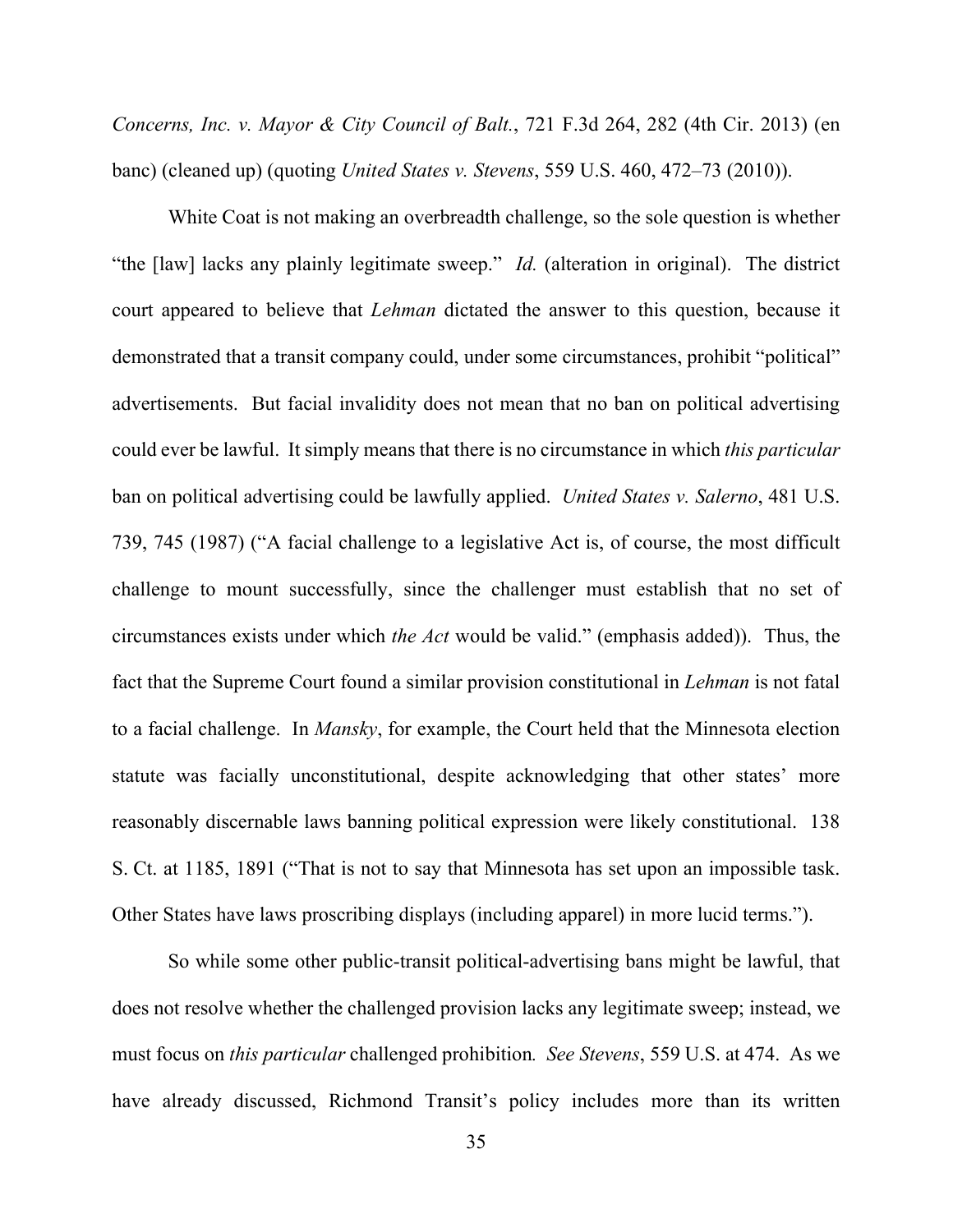prohibition on "political" advertising; it encompasses its construction of that word to prohibit advertisements that are "not viewpoint neutral" or are created by groups that "engage in a specific targeted policy advocacy that would be related to their one side of the political issue." J.A. 231, 263. We must decide whether *this particular policy*, taken as a whole, possesses any legitimate sweep.

Having already concluded that the policy is not "capable of reasoned application," it is logically unavoidable that the law lacks any legitimate sweep. If a law is "not capable" of being reasonably applied, it lacks "the ability or qualities necessary for" reasonable application, meaning it could *never* be reasonably applied. *See Capable*, Webster's New World College Dictionary (5th ed. 2018). Because reasonable application is a requirement of nonpublic-forum speech restrictions, a restriction that can never be reasonably applied necessarily lacks any legitimate sweep.

This conclusion is confirmed by considering what it would mean for Richmond Transit's policy to be unconstitutional only as applied to White Coat. An as-applied challenge is one which depends on the identity or circumstances of the plaintiff. *See Richmond Med. Ctr. for Women v. Herring*, 570 F.3d 165, 172–73 (4th Cir. 2009) (en banc). A facial challenge can be decided "without regard to its impact on the plaintiff asserting the facial challenge." *Educ. Media Co. at Va. Tech, Inc. v. Swecker*, 602 F.3d 583, 588 (4th Cir. 2010). If we were to conclude that the law is unconstitutional only as applied to White Coat, that would reflect that White Coat's particular circumstances are somehow relevant to our decision. Yet our conclusion that Richmond Transit's policy is incapable of reasoned application does not depend on White Coat's identity or the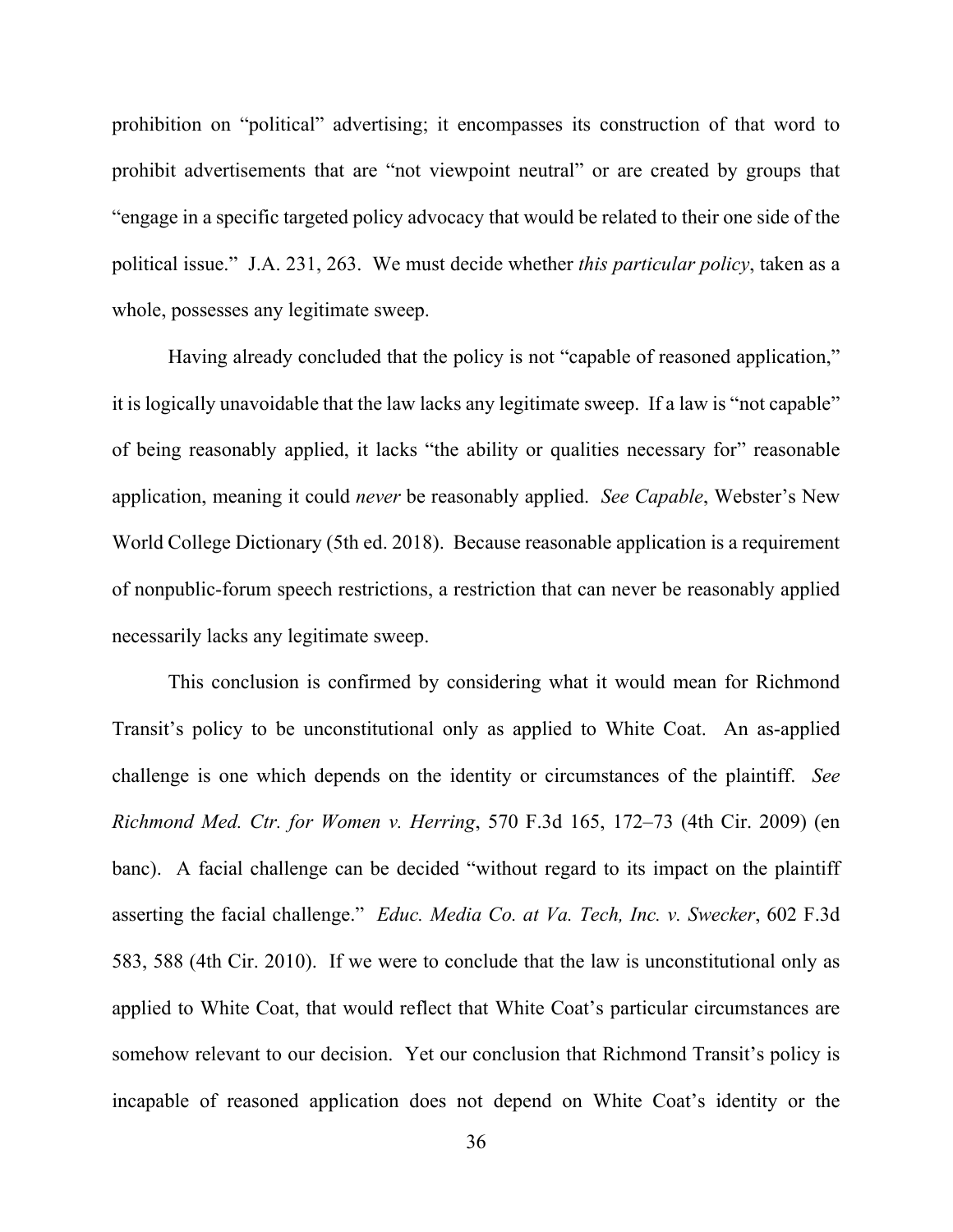advertisement it wished to run; it depends on the vagueness and imprecision of Richmond Transit's policy in a vacuum, so the policy is facially unconstitutional.

A hypothetical drives the point home. Imagine another would-be advertiser called Black Jacket. Black Jacket tries to run an advertisement with Richmond Transit but is rejected under its political-advertising policy. Black Jacket then sues Richmond Transit. No matter what advertisement they sought to run, Black Jacket could make precisely the same argument White Coat did here: Richmond Transit's policy is vague, inconsistently enforced, and otherwise not "capable of reasoned application." And they would prevail, for exactly the same reason White Coat did here: Richmond Transit's policy provides no clear guidelines on what is or is not prohibited. The only way Richmond Transit can legitimately employ its political advertising policy moving forward is to modify it in some way—to make it more clear, less discretionary, and more reasonable. But the policy as it currently exists is unreasonable and unconstitutional as applied to every would-be advertiser, so it is facially invalid.

\* \* \* \* \*

While transit companies may prohibit political advertising, they must do so by enacting a neutral policy capable of reasoned application. Otherwise, such a prohibition abridges would-be advertisers' freedom of speech and is facially unconstitutional under the First Amendment. We therefore affirm the district court's partial grant of summary judgment to White Coat, reverse its partial grant of summary judgment to Richmond Transit, and remand with instructions that the district court enter summary judgment to White Coat consistent with this opinion. The district court's judgment is